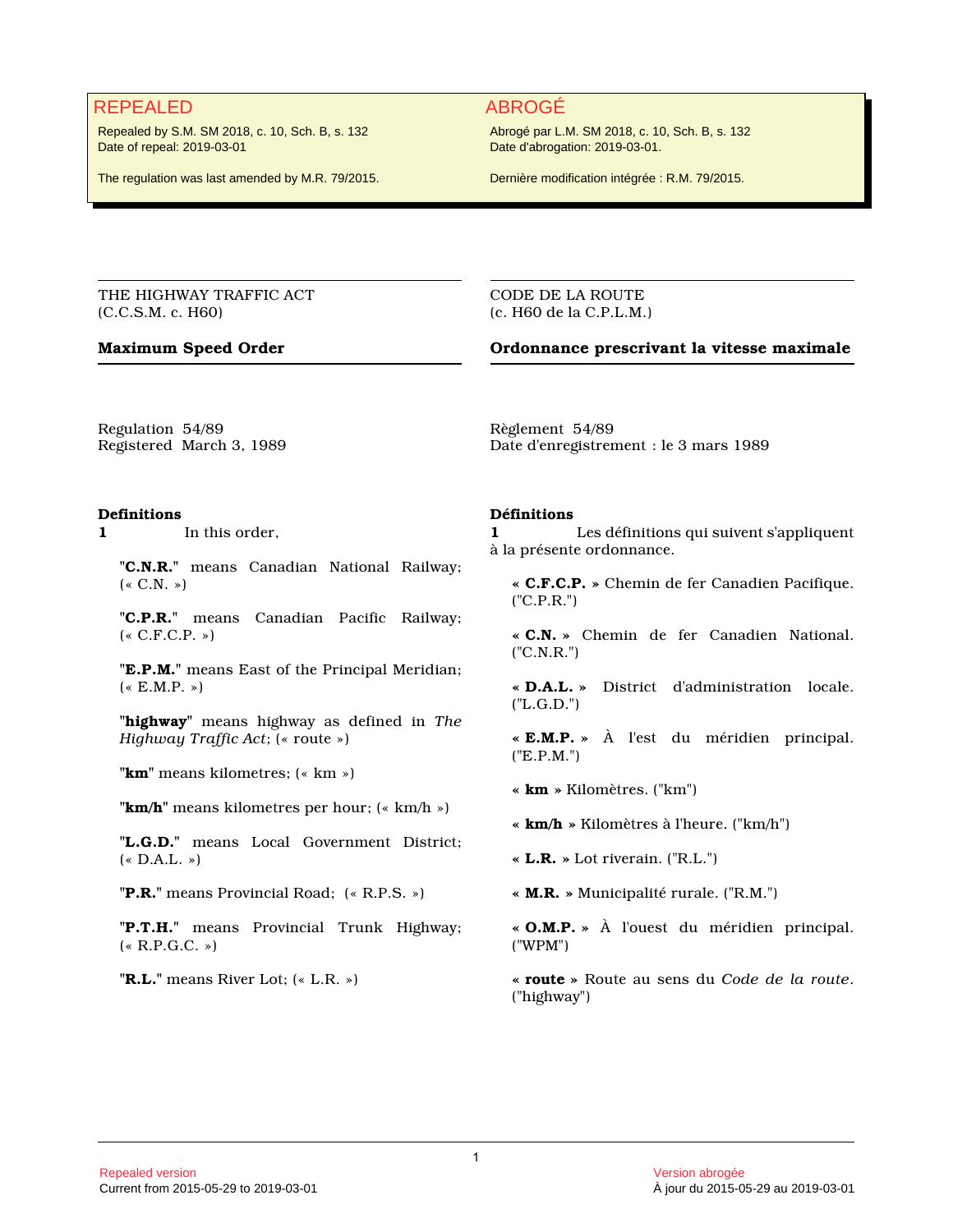**"R.M."** means Rural Municipality; (« M.R. ») and

**"W.P.M."** means West of the Principal Meridian.  $(*$  O.M.P.  $*)$ 

M.R. 110/2009

#### **Maximum Speed of 100 km/h**

**2** The maximum permissible speed on those portions of highways described in Schedules A and B is fixed at 100 km/h excepting those portions that are within a restricted speed area or a modified speed zone.

#### M.R. 122/99

#### **Maximum speed of 110 km/h**

**2.1** The maximum permissible speed on those portions of highways described in Schedule C is fixed at 110 km/h, except on those portions that are within a restricted speed area or a modified speed zone.

M.R. 110/2009

#### **Repeal**

**3** Manitoba Regulations 343/87 R and 399/87 are repealed.

#### **Coming into Force**

**4** This Regulation comes into force on April 1, 1989.

**« R.P.G.C. »** Route provinciale à grande circulation. ("P.T.H.")

**« R.P.S. »** Route provinciale secondaire. ("P.R.")

R.M. 110/2009

#### **Vitesse maximale de 100 km/h**

**2** La vitesse maximale autorisée sur les tronçons routiers décrits aux annexes A et B est fixée à 100 km/h, sauf sur les tronçons compris dans une zone de limitation de vitesse ou une zone de modification de la vitesse limite.

R.M. 122/99

#### **Vitesse maximale de 110 km/h**

**2.1** La vitesse maximale autorisée sur les tronçons routiers décrits à l'annexe C est fixée à 110 km/h, sauf sur les tronçons compris dans une zone de limitation de vitesse ou une zone de modification de la vitesse limite.

R.M. 110/2009

#### **Abrogation**

**3** Les *Règlements du Manitoba* 343/87 R et 399/87 sont abrogés.

#### **Entrée en vigueur**

**4** Le présent règlement entre en vigueur le  $1<sup>er</sup>$  avril 1989.

March 3, 1989 THE HIGHWAY TRAFFIC BOARD: Le 3 mars 1989 POUR LE CONSEIL ROUTIER, Le président, A. Sabeski Chairman A. Sabeski Ric Nordman Vice-Chairman Le vice-président, Ric Nordman A. Poltaruk, MMM CD Secretary Le secrétaire, A. Poltaruk, MMM CD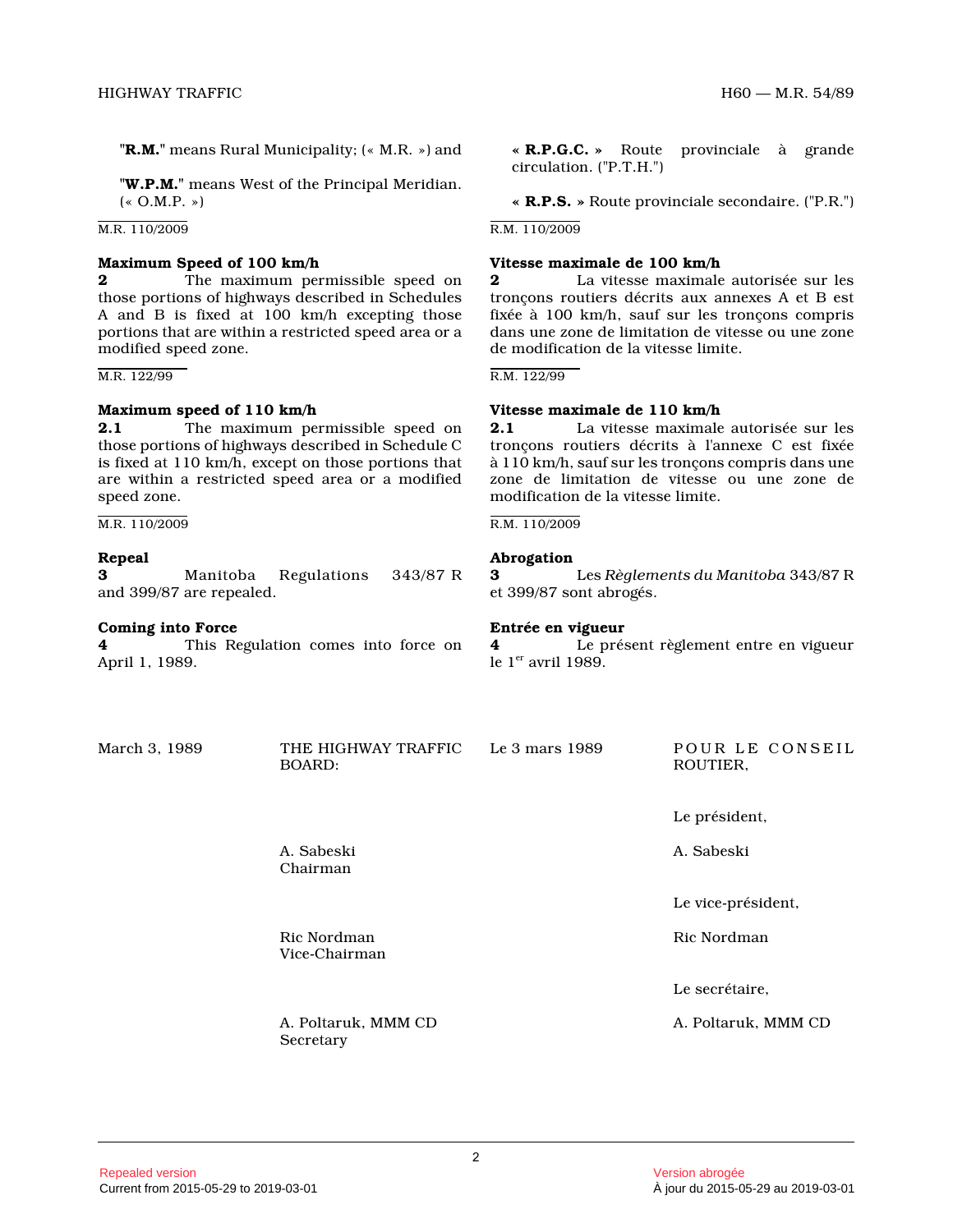#### SCHEDULE A

#### HIGHWAY DESCRIPTIONS

#### **P.T.H. No. 1 (eastbound)**

**1(1)** For eastbound traffic, the following portions of P.T.H. No. 1:

(a) beginning at a point 3 km west of the point where the centre line of the C.P.R. Neudorf Subdivision crosses the highway and continuing in an easterly direction to the point where the eastern boundary of R.L. 42 Parish of Headingley crosses the highway;

(b) beginning at a point 150 m east of the point where the centre line of the C.N.R. Sprague Subdivision crosses the highway and continuing in an easterly direction to the point where the Manitoba–Ontario boundary crosses the highway.

#### **P.T.H. No. 1 (westbound)**

**1(2)** For westbound traffic, the following portions of P.T.H. No. 1:

(a) beginning at the point where the Manitoba–Ontario boundary crosses the highway and continuing in an westerly direction to a point 150 m east of the point where the centre line of the C.N.R. Sprague Subdivision crosses the highway;

(b) beginning at the point where the eastern boundary of R.L. 42 Parish of Headingley crosses the highway and continuing in a westerly direction to a point 500 m west of the point where the centre line of the C.P.R. Neudorf Subdivision crosses the highway.

#### **P.T.H. No. 1A (Brandon - Kemnay area)**

**1(3)** That portion of P.T.H. No. 1A lying between the point where the southern boundary of P.T.H. No. 1 in the City of Brandon crosses the highway and the point where the southeastern boundary of P.T.H. No. 1 crosses the highway in the R.M. of Whitehead.

M.R. 122/99; 110/2009

#### ANNEXE A

#### DESCRIPTIONS DES ROUTES

#### **R.P.G.C. n o 1 (en direction est)**

**1(1)** Pour la circulation en direction est, les tronçons de la R.P.G.C. nº 1 qui suivent :

a) à partir du point situé à 3 km à l'ouest de son intersection avec la ligne médiane de la subdivision Neudorf du C.F.C.P., vers l'est jusqu'à son intersection avec la limite est du L.R. 42 dans la paroisse de Headingley;

b) à partir du point situé à 150 mètres à l'est de son intersection avec la ligne médiane de la subdivision de Sprague du C.N., vers l'est jusqu'à son intersection avec la frontière du Manitoba et de l'Ontario.

#### **R.P.G.C. n o 1 (en direction ouest)**

**1(2)** Pour la circulation en direction ouest, les tronçons de la R.P.G.C. nº 1 qui suivent :

a) à partir de son intersection avec la frontière du Manitoba et de l'Ontario, vers l'ouest jusqu'à un point situé à 150 mètres à l'est de son intersection avec la ligne médiane de la subdivision de Sprague du C.N.;

b) à partir de son intersection avec la limite est du L.R. 42 dans la paroisse de Headingley, vers l'ouest jusqu'à un point situé à 500 mètres à l'ouest de son intersection avec la ligne médiane de la subdivision Neudorf du C.F.C.P.

# **R.P.G.C. n o 1A (zone Brandon-Kemnay)**

1(3) La R.P.G.C. nº 1A à partir de son intersection avec la limite sud de la R.P.G.C.  $n^{\circ}$  1, dans la ville de Brandon, jusqu'à son intersection avec la limite sud-est de la R.P.G.C. nº 1, dans la M.R. de Whitehead.

R.M. 122/99; 110/2009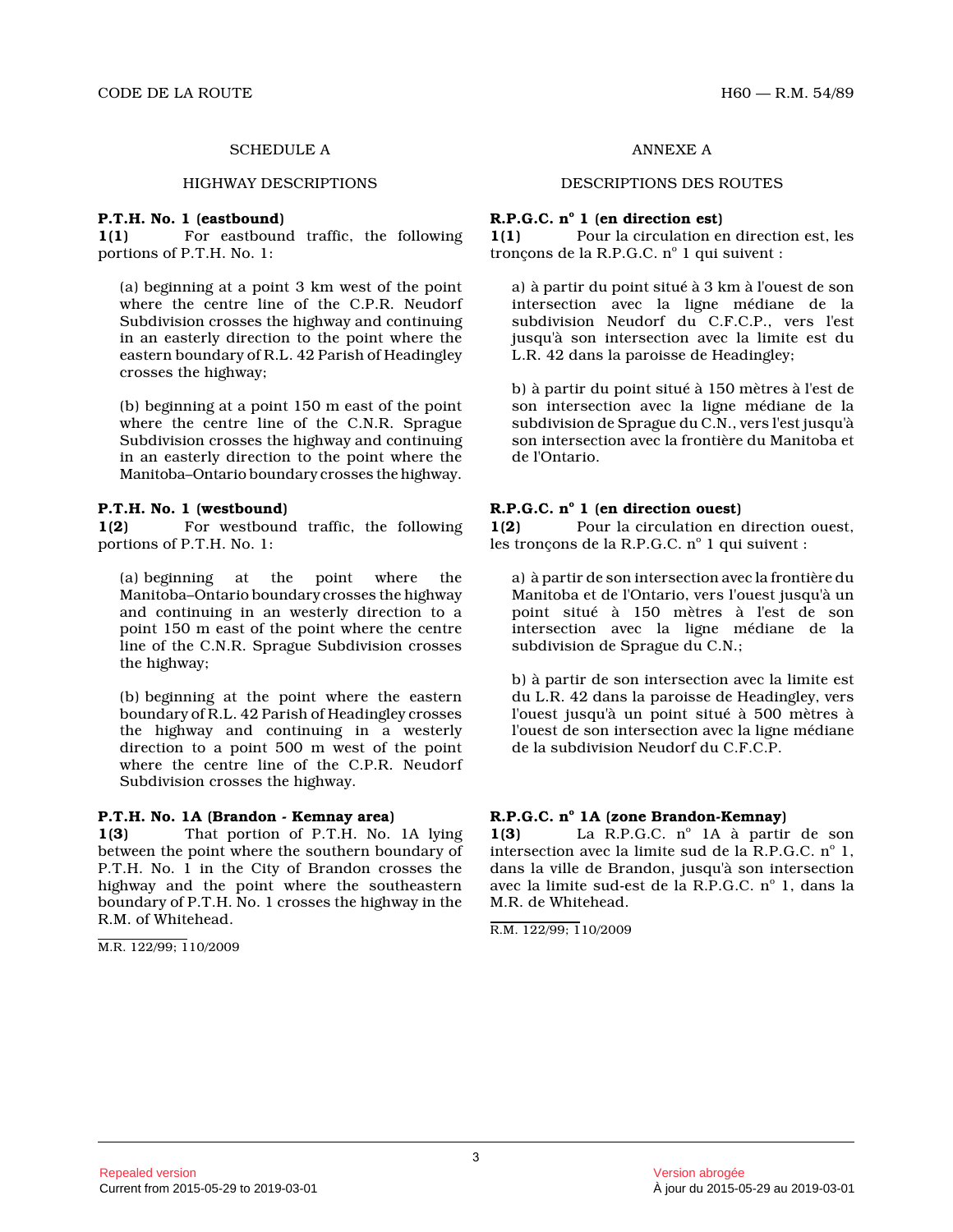**2** That portion of P.T.H. No. 2 lying between the point where the western boundary of the Province of Manitoba crosses the highway in the R.M. of Pipestone and the point where the southwestern boundary of P.T.H. No. 100 crosses the highway in the R.M. of Macdonald.

M.R. 122/99

#### **P.T.H. No. 3**

**3** That portion of P.T.H. No. 3 lying between the point where the western boundary of the Province of Manitoba crosses the highway in the R.M. of Edward and the point where the eastern boundary of Brady Road crosses the highway in the R.M. of Macdonald.

M.R. 122/99

#### **P.T.H. No. 4**

**4** That portion of P.T.H. No. 4 lying between the point where the eastern boundary of P.T.H. No. 9 crosses the highway in the R.M. of St. Andrews and the point where the western boundary of P.T.H. No. 59 crosses the highway in the R.M. of St. Clements.

M.R. 121/91

## **P.T.H. No. 5**

**5** That portion of P.T.H. No. 5 lying between the point where the southern boundary of the Province of Manitoba crosses the highway in the R.M. of Roblin and the point where the western boundary of the Province of Manitoba crosses the highway in the R.M. of Shell River.

## **P.T.H. No. 5A (Dauphin Area)**

**5(1)** That portion of P.T.H. No. 5A lying between the point where the northern boundary of P.T.H. No. 5 and P.T.H. No. 10 crosses the highway at its southern junction with the Dauphin By-Pass and the point where the southern boundary of the Town of Dauphin crosses the highway in the R.M. of Dauphin.

## **P.T.H. No. 5A (Dauphin Area)**

**5(2)** That portion of P.T.H. No. 5A lying between the point where the eastern boundary of P.T.H. No. 5 and P.T.H. No. 10 crosses the highway at its western junction with the Dauphin By-Pass and the point where the western boundary of the Town of Dauphin crosses the highway in the R.M. of Dauphin.

# **R.P.G.C. n o 2**

**2** La R.P.G.C. n<sup>o</sup> 2 à partir de son intersection avec la frontière ouest de la province du Manitoba, dans la M.R. de Pipestone, jusqu'à son intersection avec la limite sud-ouest de la R.P.G.C . nº 100, dans la M.R. de Macdonald.

R.M. 122/99

# **R.P.G.C. n o 3**

**3** La R.P.G.C. n<sup>o</sup> 3 à partir de son intersection avec la frontière ouest de la province du Manitoba, dans la M.R. d'Edward, jusqu'à son intersection avec la limite est du chemin Brady, dans la M.R. de Macdonald.

R.M. 122/99

## **R.P.G.C. n° 4**

**4** La R.P.G.C. n° 4 à partir de son intersection avec la limite est de la R.P.G.C. n° 9 dans la M.R. de St. Andrews jusqu'à son intersectio n avec la limite ouest de la R.P.G.C. n° 59 dans la M.R. de St. Clements.

R.M. 121/91

# **R.P.G.C. n° 5**

**5** La R.P.G.C. n° 5 à partir de son intersection avec la frontière sud de la province d u Manitoba dans la M.R. de Roblin jusqu'à son intersection avec la frontière ouest de la province du Manitoba dans la M.R. de Shell River.

## **R.P.G.C. n° 5A (zone de Dauphin)**

**5(1)** La R.P.G.C. n° 5A à partir de son intersection avec la limite nord de la R.P.G.C. n° 5 et n° 10 à son intersection sud avec la déviation de Dauphin jusqu'à son intersection avec la limite sud de la ville de Dauphin dans la M.R. de Dauphin.

# **R.P.G.C. n° 5A (zone de Dauphin)**

**5(2)** La R.P.G.C. n° 5A à partir de son intersection avec la limite est de la R.P.G.C. n° 5 et n° 10 à son intersection ouest avec la déviation de Dauphin jusqu'à son intersection avec la limite ouest de la ville de Dauphin dans la M.R. de Dauphin.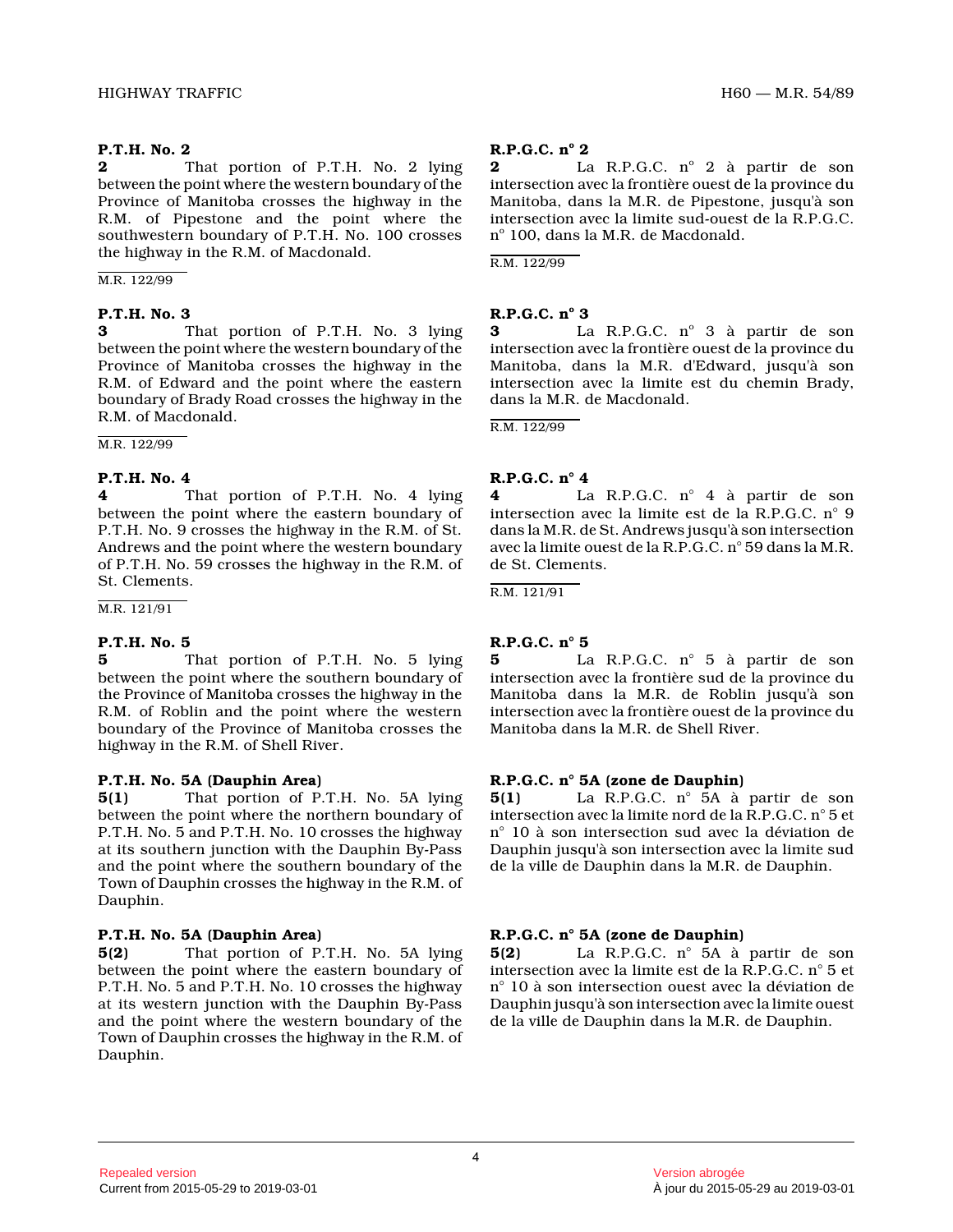**6** That portion of P.T.H. No. 6 lying between the point where the northern boundary of P.T.H. No. 101 crosses the highway in the R.M. of Rosser and the point where the southern boundary of the City of Thompson crosses the highway in the L.G.D. of Mystery Lake.

#### **P.T.H. No. 7**

**7** That portion of P.T.H. No. 7 lying between the point where the northern boundary of Mollard Avenue crosses the highway in the City of Winnipeg and the point where the southern boundary of P.T.H. No. 68 crosses the highway in the R.M. of Bifrost.

M.R. 122/99

**P.T.H. No. 8 8** That portion of P.T.H. No. 8 lying between the point where the northern boundary of the City of Winnipeg crosses the highway and the point where the northern boundary of the south  $\frac{1}{2}$ of section 11, township 25, range 6 E.P.M. crosses the highway in the Hecla Provincial Park.

M.R. 121/91; 122/99

#### **P.T.H. No. 9**

**9** That portion of P.T.H. No. 9 lying between the point where the northwestern boundary of P.T.H. No. 9A at its southern junction crosses the highway in the R.M. of St. Andrews and the point where the southern boundary of Kernstead Road crosses the highway in the R.M. of St. Andrews.

M.R. 34/2002

#### **P.T.H. No. 10**

**10** That portion of P.T.H. No. 10 lying between the point where the southern boundary of the Province of Manitoba crosses the highway in the R.M. of Morton and the point where the southern boundary of the Province of Manitoba in section 6, township 67, range 29 W.P.M. crosses the highway in the City of Flin Flon.

#### M.R. 122/99

#### **P.T.H. No. 11**

**11(1)** That portion of P.T.H. No. 11 lying between the point where the northern boundary of P.T.H. No. 1 crosses the highway in the L.G.D. of Reynolds and the point 161 metres south of the point where the southern boundary of Marie Avenue in the community of St. Georges crosses the highway in the L.G.D. of Alexander.

#### **R.P.G.C. n° 6**

**6** La R.P.G.C. n° 6 à partir de son intersection avec la limite nord de la R.P.G.C. n° 101 dans la M.R. de Rosser jusqu'à son intersection ave c la limite sud de la Ville de Thompson dans le D.A.L . de Mystery Lake.

# **R.P.G.C. n o 7**

**7** La R.P.G.C. n<sup>o</sup> 7 à partir de son intersection avec la limite nord de l'avenue Mollard, dans la ville de Winnipeg, jusqu'à son intersection avec la limite sud de la R.P.G.C. nº 68, dans la M.R. de Bifrost.

R.M. 122/99

### **R.P.G.C. n o 8**

**8** La R.P.G.C. n<sup>o</sup> 8 à partir de son intersection avec la limite nord de la ville de Winnipeg, jusqu'à son intersection avec la limite nord de la moitié sud de la section 11, township 25 , rang 6 E.M.P., dans le parc provincial d'Hecla.

R.M. 121/91; 122/99

# **R.P.G.C. n° 9**

**9** La R.P.G.C. n° 9 à partir de son intersection avec la limite nord-ouest de la R.P.G.C. n° 9A à son intersection sud dans la M.R. de St. Andrews jusqu'à son intersection avec la limite sud du chemin Kernstead dans la M.R. de St. Andrews.

R.M. 34/2002

# **R.P.G.C. n o 10**

10 La R.P.G.C. nº 10 à partir de son intersection avec la frontière sud de la province d u Manitoba, dans la M.R. de Morton, jusqu'à son intersection avec la frontière sud de la province d u Manitoba, dans la section 6, township 67, rang 29 O.M.P., dans la ville de Flin Flon.

R.M. 122/99

## **R.P.G.C. n° 11**

**11(1)** La R.P.G.C. n° 11 à partir de son intersection avec la limite nord de la R.P.G.C. n° 1 dans le D.A.L. de Reynolds jusqu'au point situé à 161 mètres au sud de son intersection avec la limite sud de l'avenue Marie dans l'agglomération d e St. Georges, dans le D.A.L. d'Alexander.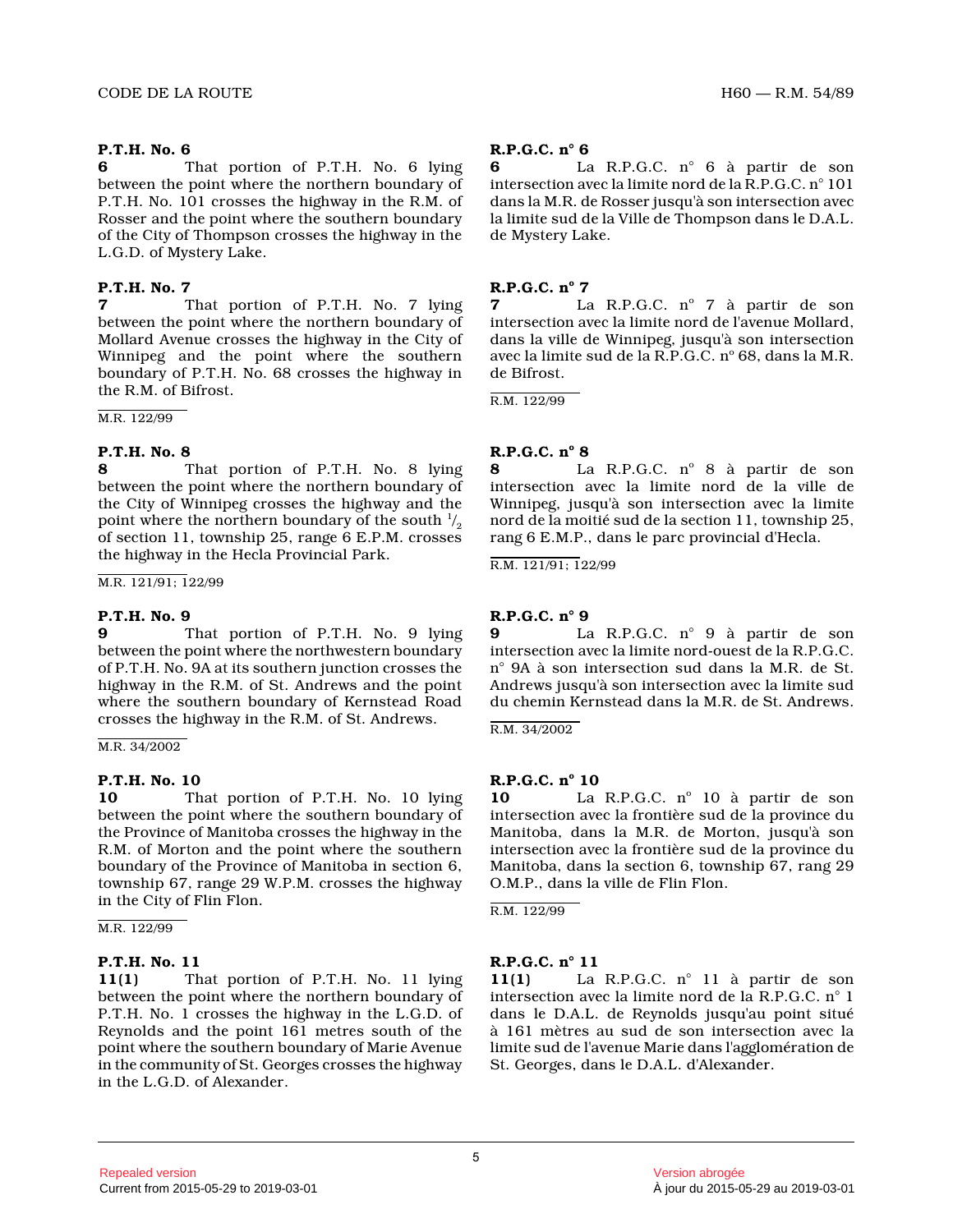**11(2)** That portion of P.T.H. No. 11 lying between the point where the western boundary of the Fort Alexander Indian Reserve No. 3 crosses the highway in the L.G.D. of Alexander and the point where the eastern boundary of P.T.H. No. 59 crosses the highway in the L.G.D. of Alexander.

#### **P.T.H. No. 12**

**12** That portion of P.T.H. No. 12 lying between the point where the southern boundary of the Province of Manitoba crosses the highway in the L.G.D. of Piney and the point where the eastern boundary of P.T.H. No. 59 crosses the highway in the L.G.D. of Alexander.

#### **P.T.H. No. 13**

**13** That portion of P.T.H. No. 13 lying between the point where the northern boundary of P.T.H. No. 3 crosses the highway in the R.M. of Dufferin and the point where the southern boundary of P.T.H. No. 1 crosses the highway in the R.M. of Portage la Prairie.

#### **P.T.H. No. 14**

**14** That portion of P.T.H. No. 14 lying between the point where the western boundary of P.T.H. No. 3 in the southeast  $\frac{1}{4}$  of section 12, township 3, range 5 W.P.M. crosses the highway in the R.M. of Stanley and the point where the western boundary of P.T.H. No. 75 crosses the highway in the R.M. of Montcalm.

M.R. 122/99

#### **P.T.H. No. 15**

**15** That portion of P.T.H. No. 15 lying between the point where the eastern boundary of P.T.H. No. 101 crosses the highway in the R.M. of Springfield and the point where the western boundary of P.T.H. No. 11 crosses the highway in the R.M. of Whitemouth.

M.R. 34/2002

#### **P.T.H. No. 16 (Yellowhead Route)**

**16** That portion of P.T.H. No. 16 also known as the Yellowhead Route, lying between the point where the northern boundary of P.T.H. No. 1 crosses the highway in the R.M. of Portage la Prairie and the point where the western boundary of the Province of Manitoba crosses the highway in the R.M. of Russell.

**11(2)** La R.P.G.C. n° 11 à partir de son intersection avec la limite ouest de la réserve indienne de Fort Alexander n° 3 dans le D.A.L. d'Alexander jusqu'à son intersection avec la limite est de la R.P.G.C. n° 59 dans le D.A.L. d'Alexander .

#### **R.P.G.C. n° 12**

**12** La R.P.G.C. n° 12 à partir de son intersection avec la frontière sud de la province d u Manitoba dans le D.A.L. de Piney jusqu'à son intersection avec la limite est de la R.P.G.C. n° 5 9 dans le D.A.L. d'Alexander.

#### **R.P.G.C. n° 13**

**13** La R.P.G.C. n° 13 à partir de son intersection avec la limite nord de la R.P.G.C. n° 3 dans la M.R. de Dufferin jusqu'à son intersection avec la limite sud de la R.P.G.C. n° 1 dans la M.R. de Portage-la-Prairie.

# **R.P.G.C. n o 14**

14 La R.P.G.C. nº 14 à partir de son intersection avec la limite ouest de la R.P.G.C.  $n^{\circ}$  3 dans le quart sud-est de la section 12, township 3, rang 5 O.M.P., dans la M.R. de Stanley, jusqu'à son intersection avec la limite ouest de la R.P.G.C.  $n^{\circ}$  75, dans la M.R. de Montcalm.

R.M. 122/99

## **R.P.G.C. n° 15**

**15** La R.P.G.C. n° 15 à partir de son intersection avec la limite est de la R.P.G.C. n° 101, dans la M.R. de Springfield, jusqu'à son intersection avec la limite ouest de la R.P.G.C. n° 11, dans la M.R. de Whitemouth.

R.M. 34/2002

#### **R.P.G.C. n° 16 (Route Yellowhead)**

**16** La R.P.G.C. n° 16, aussi connue sous le nom de Route Yellowhead, à partir de son intersection avec la limite nord de la R.P.G.C. n° 1 dans la M.R. de Portage-la-Prairie jusqu'à son intersection avec la frontière ouest de la province du Manitoba dans la M.R. de Russell.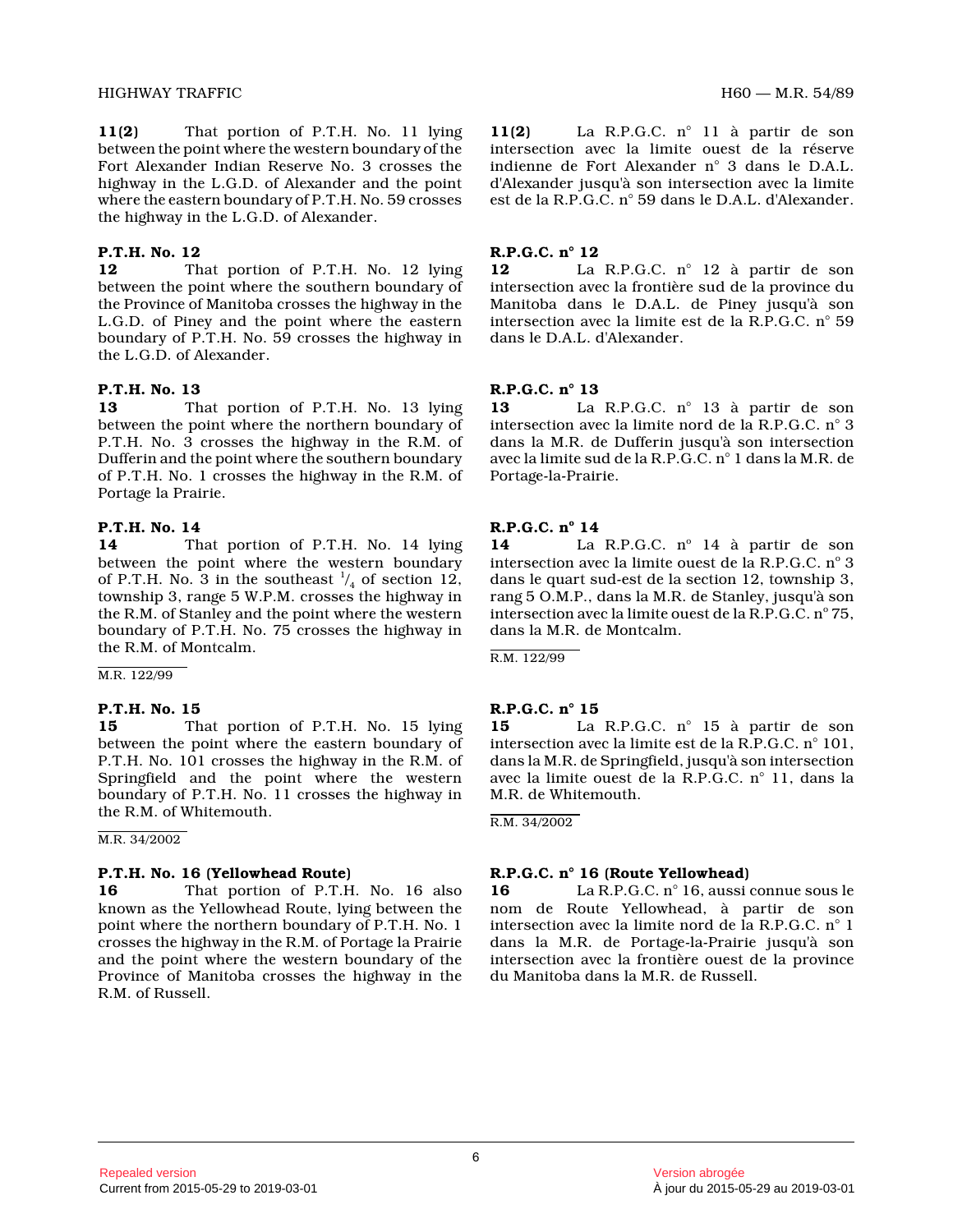#### **P.T.H. No. 16A**

**16.1** That portion of P.T.H. No. 16A lying between the point where the northern boundary of the Town of Minnedosa crosses the highway and the point where the eastern boundary of P.T.H. No. 10 crosses the highway in the R.M. of Minto.

M.R. 121/91

#### **P.T.H. No. 17**

**17** That portion of P.T.H. No. 17 lying between the point where the western boundary of P.T.H. No. 8 crosses the highway in the R.M. of St. Andrews and the point where the southern boundary of P.R. No. 325 crosses the highway in the L.G.D. o f Fisher.

## **P.T.H. No. 18**

**18** That portion of P.T.H. No. 18 lying between the point where the southern boundary of the Province of Manitoba crosses the highway in the R.M. of Turtle Mountain and the point where the southern boundary of P.T.H. No. 2 crosses the highway in the R.M. of South Cypress.

#### **P.T.H. No. 20**

**19** That portion of P.T.H. No. 20 lying between the point where the northern boundary of P.T.H. No. 5 crosses the highway in the R.M. of Ochre River and the point where the eastern boundary of P.T.H. No. 10 crosses the highway in the L.G.D. of Mountain.

## **P.T.H. No. 21**

**20** That portion of P.T.H. No. 21 lying between the point where the southern boundary of the Province of Manitoba crosses the highway in the R.M. of Winchester and the point where the southern boundary of P.T.H. No. 45 crosses the highway in the R.M. of Shoal Lake.

## **P.T.H. No. 22**

**21** That portion of P.T.H. No. 22 lying between the point where the northern boundary of P.T.H. No. 23 crosses the highway in the R.M. of Whitewater and the point where the southern boundary of P.T.H. No. 2 crosses the highway in the R.M. of Glenwood.

#### **P.T.H. No. 23**

**22** That portion of P.T.H. No. 23 lying between the point where the western boundary of P.T.H. No. 59 crosses the highway in the R.M. of De Salaberry and the point where the eastern boundary of P.T.H. No. 21 crosses the highway in the R.M. of Cameron.

# **R.P.G.C. n° 16A**

**16.1** La R.P.G.C. n° 16A à partir de son intersection avec la limite nord de la ville de Minnedosa jusqu'à son intersection avec la limite est de la R.P.G.C. n° 10 dans la M.R. de Minto.

R.M. 121/91

## **R.P.G.C. n° 17**

**17** La R.P.G.C. n° 17 à partir de son intersection avec la limite ouest de la R.P.G.C. n° 8 dans la M.R. de St. Andrews jusqu'à son intersectio n avec la limite sud la R.P.S. n° 325 dans le D.A.L. de Fisher.

## **R.P.G.C. n° 18**

**18** La R.P.G.C. n° 18 à partir de son intersection avec la frontière sud de la province d u Manitoba dans la M.R. de Turtle Mountain jusqu'à son intersection avec la limite sud de la R.P.G.C. n° 2 dans la M.R. de South Cypress.

# **R.P.G.C. n° 20**<br>19 La

**19** La R.P.G.C. n° 20 à partir de son intersection avec la limite nord de la R.P.G.C. n° 5 dans la M.R. d'Ochre River jusqu'à son intersection avec la limite est de la R.P.G.C. n° 10 dans le D.A.L. de Mountain.

## **R.P.G.C. n° 21**

**20** La R.P.G.C. n° 21 à partir de son intersection avec la frontière sud de la province d u Manitoba dans la M.R. de Winchester jusqu'à son intersection avec la limite sud de la R.P.G.C. n° 4 5 dans la M.R. de Shoal Lake.

## **R.P.G.C. n° 22**

**21** La R.P.G.C. n° 22 à partir de son intersection avec la limite nord de la R.P.G.C. n° 23 dans la M.R. de Whitewater jusqu'à son intersection avec la limite sud de la R.P.G.C. n° 2 dans la M.R. de Glenwood.

## **R.P.G.C. n° 23**

**22** La R.P.G.C. n° 23 à partir de son intersection avec la limite ouest de la R.P.G.C. n° 59 dans la M.R. de Salaberry jusqu'à son intersection avec la limite est de la R.P.G.C. n° 21 dans la M.R . de Cameron.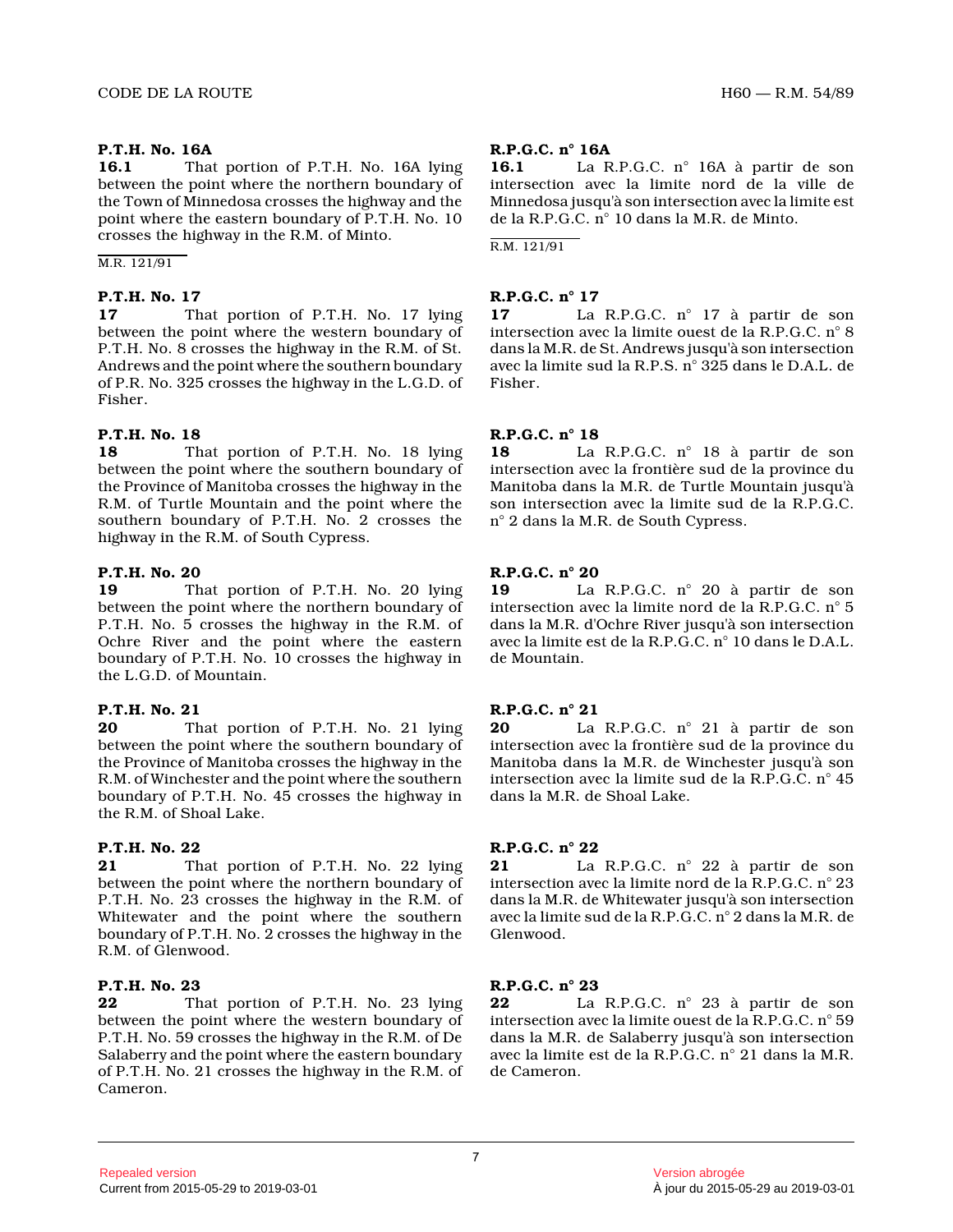**23** That portion of P.T.H. No. 24 lying between the point where the western boundary of P.T.H. No. 10 crosses the highway in the R.M. of Saskatchewan and the point where the eastern boundary of P.T.H. No. 83 crosses the highway in the R.M. of Miniota.

# **P.T.H. No. 25**

**24** That portion of P.T.H. No. 25 lying between the point where the western boundary of P.T.H. No. 10 crosses the highway in the R.M. of Elton and the point where the northern boundary of P.R. No. 259 crosses the highway in the R.M. of Daly.

# **P.T.H. No. 27**

**25** That portion of P.T.H. No. 27 lying between the point where the western boundary of P.T.H. No. 9 crosses the highway in the R.M. of St. Andrews and the point where the eastern boundary of P.T.H. No. 8 crosses the highway in the R.M. of St. Andrews.

# **P.T.H. No. 30**<br>**26** Th

**26** That portion of P.T.H. No. 30 lying between the point where the southern boundary of the Province of Manitoba crosses the highway in the R.M. of Rhineland and the point where the southern boundary of P.T.H. No. 14 crosses the highway in the R.M. of Rhineland.

## **P.T.H. No. 31**

**27** That portion of P.T.H. No. 31 lying between the point where the southern boundary of the Province of Manitoba crosses the highway in the R.M. of Pembina and the point where the southern boundary of P.T.H. No. 3 crosses the highway in the R.M. of Pembina.

# **P.T.H. No. 32**<br>**28** Th

**28** That portion of P.T.H. No. 32 lying between the point where the southern boundary of the Province of Manitoba crosses the highway in the R.M. of Stanley and the point where the southern boundary of P.T.H. No. 14 crosses the highway in the R.M. of Stanley.

# **P.T.H. No. 34**

**29** That portion of P.T.H. No. 34 lying between the point where the southern boundary of the Province of Manitoba crosses the highway in the R.M. of Louise and the point where the southern boundary of P.T.H. No. 16 crosses the highway in the R.M. of Westbourne.

# **R.P.G.C. n° 24**

**23** La R.P.G.C. n° 24 à partir de son intersection avec la limite ouest de la R.P.G.C. n° 10 dans la M.R. de Saskatchewan jusqu'à son intersection avec la limite est de la R.P.G.C. n° 8 3 dans la M.R. de Miniota.

# **R.P.G.C. n° 25**

**24** La R.P.G.C. n° 25 à partir de son intersection avec la limite ouest de la R.P.G.C. n° 10 dans la M.R. d'Elton jusqu'à son intersection avec la limite nord de la R.P.S. n° 259 dans la M.R. de Daly.

# **R.P.G.C. n° 27**

**25** La R.P.G.C. n° 27 à partir de son intersection avec la limite ouest de la R.P.G.C. n° 9 dans la M.R. de St. Andrews jusqu'à son intersectio n avec la limite est de la R.P.G.C. n° 8 dans la M.R. de St. Andrews.

# **R.P.G.C. n° 30**<br>26 *La*

**26** La R.P.G.C. n° 30 à partir de son intersection avec la frontière sud de la province d u Manitoba dans la M.R. de Rhineland jusqu'à son intersection avec la limite sud de la R.P.G.C. n° 1 4 dans la M.R. de Rhineland.

## **R.P.G.C. n° 31**

**27** La R.P.G.C. n° 31 à partir de son intersection avec la frontière sud de la province d u Manitoba dans la M.R. de Pembina jusqu'à son intersection avec la limite sud de la R.P.G.C. n° 3 dans la M.R. de Pembina.

## **R.P.G.C. n° 32**

**28** La R.P.G.C. n° 32 à partir de son intersection avec la frontière sud de la province d u Manitoba dans la M.R. de Stanley jusqu'à son intersection avec la limite sud de la R.P.G.C. n° 1 4 dans la M.R. de Stanley.

# **R.P.G.C. n° 34**

**29** La R.P.G.C. n° 34 à partir de son intersection avec la frontière sud de la province d u Manitoba dans la M.R. de Louise jusqu'à son intersection avec la limite sud de la R.P.G.C. n° 1 6 dans la M.R. de Westbourne.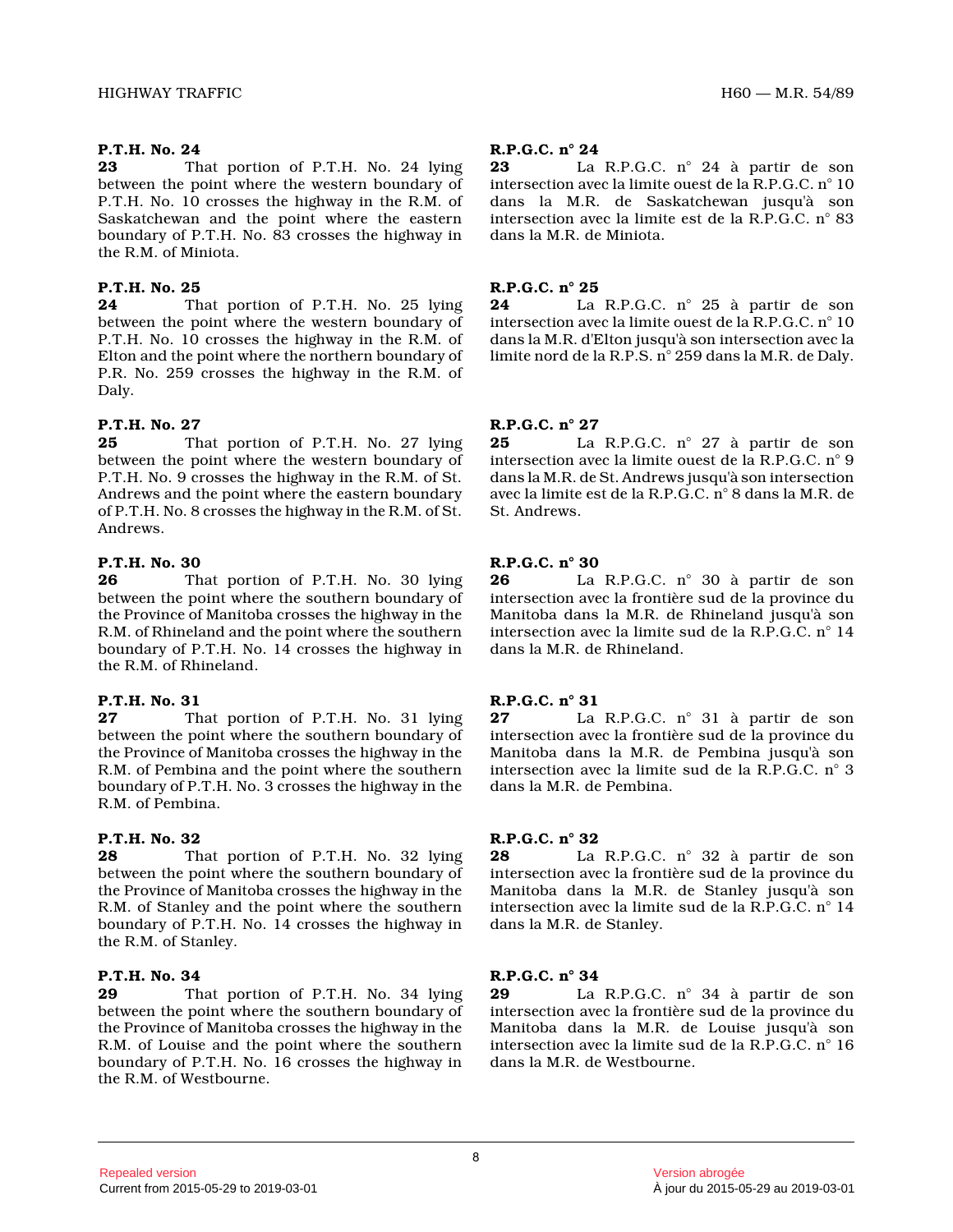**30** That portion of P.T.H. No. 39 lying between the point where the eastern boundary of P.T.H. No. 10 crosses the highway in Flin Flon Unorganized Territory and the point where the western boundary of P.T.H. No. 6 crosses the highway in Flin Flon Unorganized Territory.

#### **P.T.H. No. 41**

**31** That portion of P.T.H. No. 41 lying between the point where the northern boundary of P.T.H. No. 1 crosses the highway in the R.M. of Wallace and the point where the southern boundary of P.T.H. No. 16 crosses the highway in the R.M. of Russell.

#### **P.T.H. No. 42**

**32** That portion of P.T.H. No. 42 lying between the point where the southern boundary of P.T.H. No. 16 crosses the highway in the R.M. of Shoal Lake and the point where the southern boundary of P.T.H. No. 41 crosses the highway in the R.M. of Ellice.

# **P.T.H. No. 44**<br>33 Th

**33** That portion of P.T.H. No. 44 lying between the point 100 metres east of the point wher e the eastern boundary of the C.N.R. Pine Falls Subdivision right-of-way in the vicinity of the community of Lockport crosses the highway in the R.M. of St. Clements and the point where the western boundary of the east  $\frac{1}{2}$  of section 24, township 10, range 14 E.P.M. crosses the highway in the community of Rennie in the L.G.D. of Reynolds.

#### **P.T.H. No. 45**

**34** That portion of P.T.H. No. 45 lying between the point where the western boundary of P.T.H. No. 10 crosses the highway in the R.M. of Clanwilliam and the point where the eastern boundary of P.T.H. No. 16 and P.T.H. No. 83 cross the highway in the R.M. of Russell.

## **P.T.H. No. 49**

**35** That portion of P.T.H. No. 49 lying between the point where the western boundary of the Province of Manitoba crosses the highway in the R.M. of Swan River and the point where the western boundary of P.T.H. No. 83 crosses the highway in the R.M. of Swan River.

#### **R.P.G.C. n° 39**

**30** La R.P.G.C. n° 39 à partir de son intersection avec la limite est de la R.P.G.C. n° 1 0 dans le territoire non organisé de Flin Flon jusqu' à son intersection avec la limite ouest de la R.P.G.C . n° 6 dans le territoire non organisé de Flin Flon.

#### **R.P.G.C. n° 41**

**31** La R.P.G.C. n° 41 à partir de son intersection avec la limite nord de la R.P.G.C. n° 1 dans la M.R. de Wallace jusqu'à son intersection avec la limite sud de la R.P.G.C. n° 16 dans la M.R . de Russell.

#### **R.P.G.C. n° 42**

**32** La R.P.G.C. n° 42 à partir de son intersection avec la limite sud de la R.P.G.C. n° 1 6 dans la M.R. de Shoal Lake jusqu'à son intersection avec la limite sud de la R.P.G.C. n° 41 dans la M.R . d'Ellice.

## **R.P.G.C. n° 44**

**33** La R.P.G.C. n° 44 à partir du point situé à 100 mètres à l'est de son intersection avec la limite est de l'emprise des Chemins de fer nationaux du Canada du lotissement de la subdivision de Pine Falls près de l'aggloméraion de Lockport dans la M.R. de St. Clements jusqu'à son intersection avec la limite ouest de la moitié est de la section 24 d u township 10, rang 14 E.M.P. dans l'agglomération de Rennie du D.A.L. de Reynolds.

#### **R.P.G.C. n° 45**

**34** La R.P.G.C. n° 45 à partir de son intersection avec la limite ouest de la R.P.G.C. n° 10 dans la M.R. de Clanwilliam jusqu'à son intersectio n avec la limite est de la R.P.G.C. n° 16 et n° 83 dans la M.R. de Russell.

#### **R.P.G.C. n° 49**

**35** La R.P.G.C. n° 49 à partir de son intersection avec la frontière ouest de la province du Manitoba dans la M.R. de Swan River jusqu'à son intersection avec la limite ouest de la R.P.G.C. n° 83 dans la M.R. de Swan River.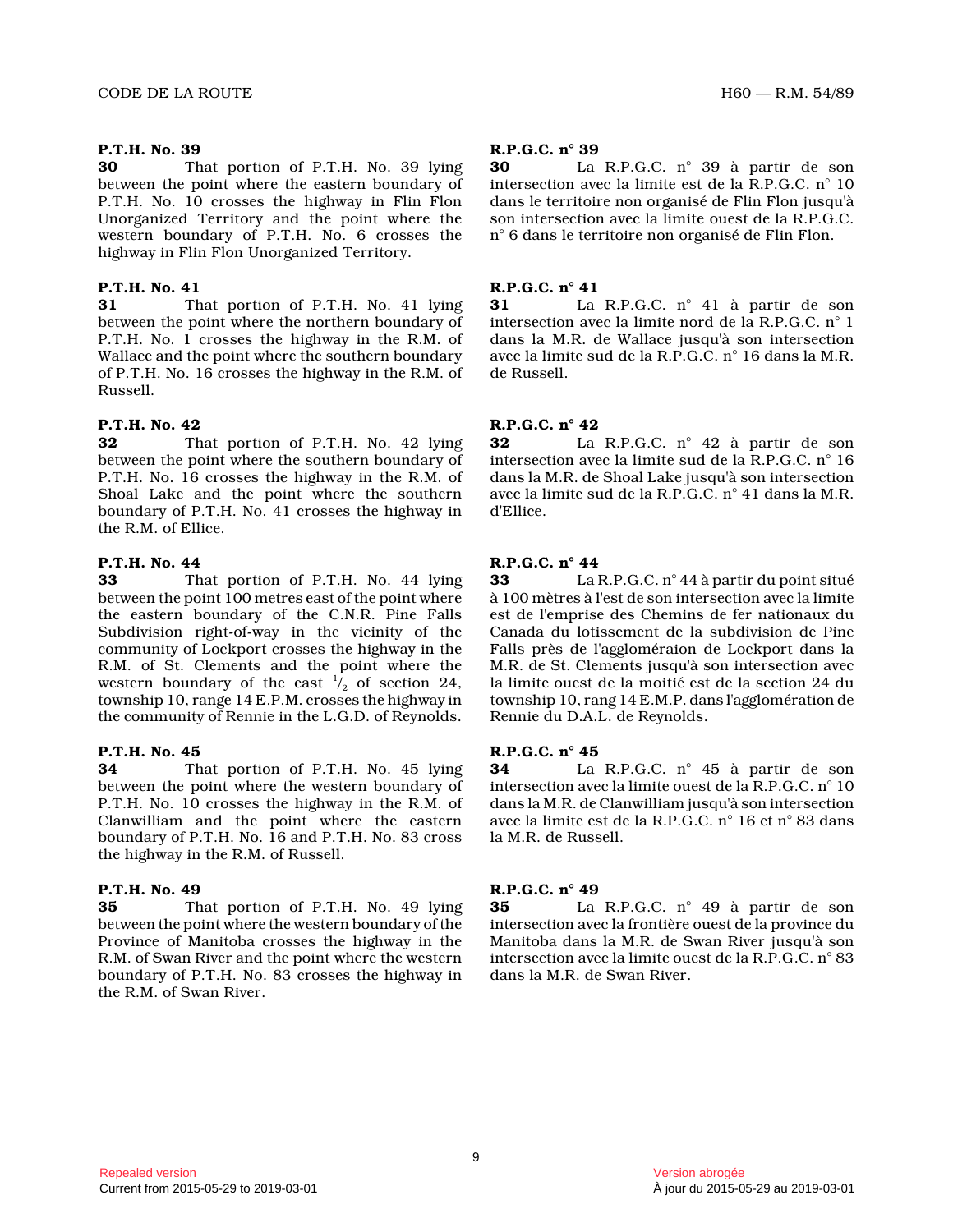**36** That portion of P.T.H. No. 50 lying between the point where the northern boundary of P.T.H. No. 16 crosses the highway in the R.M. of Westbourne and the point where the eastern boundary of P.T.H. No. 5 crosses the highway in the R.M. of McCreary.

# **P.T.H. No. 52**

**37** That portion of P.T.H. No. 52 lying between the point where the western boundary of P.R. No. 210 crosses the highway in the R.M. of La Broquerie and the point where the eastern boundary of P.T.H. No. 59 crosses the highway in the R.M. of Hanover.

# **P.T.H. No. 57**

**38** That portion of P.T.H. No. 57 lying between the point where the western boundary of the Province of Manitoba crosses the highway in the Duck Mountain Forest Reserve and the point where the western boundary of P.T.H. No. 83 crosses the highway in the Duck Mountain Forest Reserve.

# **P.T.H. No. 59**

**39(1)** That portion of P.T.H. No. 59 lying between the point where the southern boundary of the Province of Manitoba crosses the highway in the R.M. of Franklin and the point 250 metres north of where the centreline of P.T.H. No. 100 crosses the highway in the City of Winnipeg.

## **P.T.H. No. 59**

**39(2)** That portion of P.T.H. No. 59 lying between the point where the northern boundary of P.R. No. 213, also known as Garvin Road, crosses the highway in the R.M. of East St. Paul and its terminus near the community of Victoria Beach in the R.M. of Victoria Beach.

M.R. 216/98; 122/99; 65/2004

## **P.T.H. No. 60**

**40** That portion of P.T.H. No. 60 lying between the point where the western boundary of P.T.H. No. 6 crosses the highway in the Interlake Unorganized Territory and the point where the eastern boundary of P.T.H. No. 10 crosses the highway in The Pas Unorganized Territory.

# **R.P.G.C. n° 50**

**36** La R.P.G.C. n° 50 à partir de son intersection avec la limite nord de la R.P.G.C. n° 16 dans la M.R. de Westbourne jusqu'à son intersection avec la limite est de la R.P.G.C. n° 5 dans la M.R. de McCreary.

# **R.P.G.C. n° 52**

**37** La R.P.G.C. n° 52 à partir de son intersection avec la limite ouest de la R.P.S. n° 210 dans la M.R. de La Broquerie jusqu'à son intersection avec la limite est de la R.P.G.C. n° 5 9 dans la M.R. de Hanover.

# **R.P.G.C. n° 57**

**38** La R.P.G.C. n° 57 à partir de son intersection avec la frontière ouest de la province du Manitoba dans la forêt provinciale de Duck Mountain jusqu'à son intersection avec la limite ouest de la R.P.G.C. n° 83 dans la forêt provincial e de Duck Mountain.

# **R.P.G.C. n o 59**

**39(1)** La R.P.G.C. n<sup>o</sup> 59 à partir de son intersection avec la frontière sud de la province d u Manitoba, dans la M.R. de Franklin, jusqu'au point situé à 250 mètres au nord de son intersection avec la ligne médiane de la R.P.G.C. nº 100, dans la ville de Winnipeg.

# **R.P.G.C. n o 59**

**39(2)** La R.P.G.C. n° 59 à partir de son intersection avec la limite nord de la R.P.S. n° 213, aussi connue sous le nom de chemin Garvin, dans la M.R. de St. Paul-Est, jusqu'à son extrémité près de l'agglomération de Victoria Beach dans la M.R. de Victoria Beach.

R.M. 216/98; 122/99; 65/2004

## **R.P.G.C. n° 60**

**40** La R.P.G.C. n° 60 à partir de son intersection avec la limite ouest de la R.P.G.C. n° 6 dans le territoire non organisé d'Entre-les-lacs jusqu'à son intersection avec la limite est de la R.P.G.C. n° 10 dans le territoire non organisé du Pas.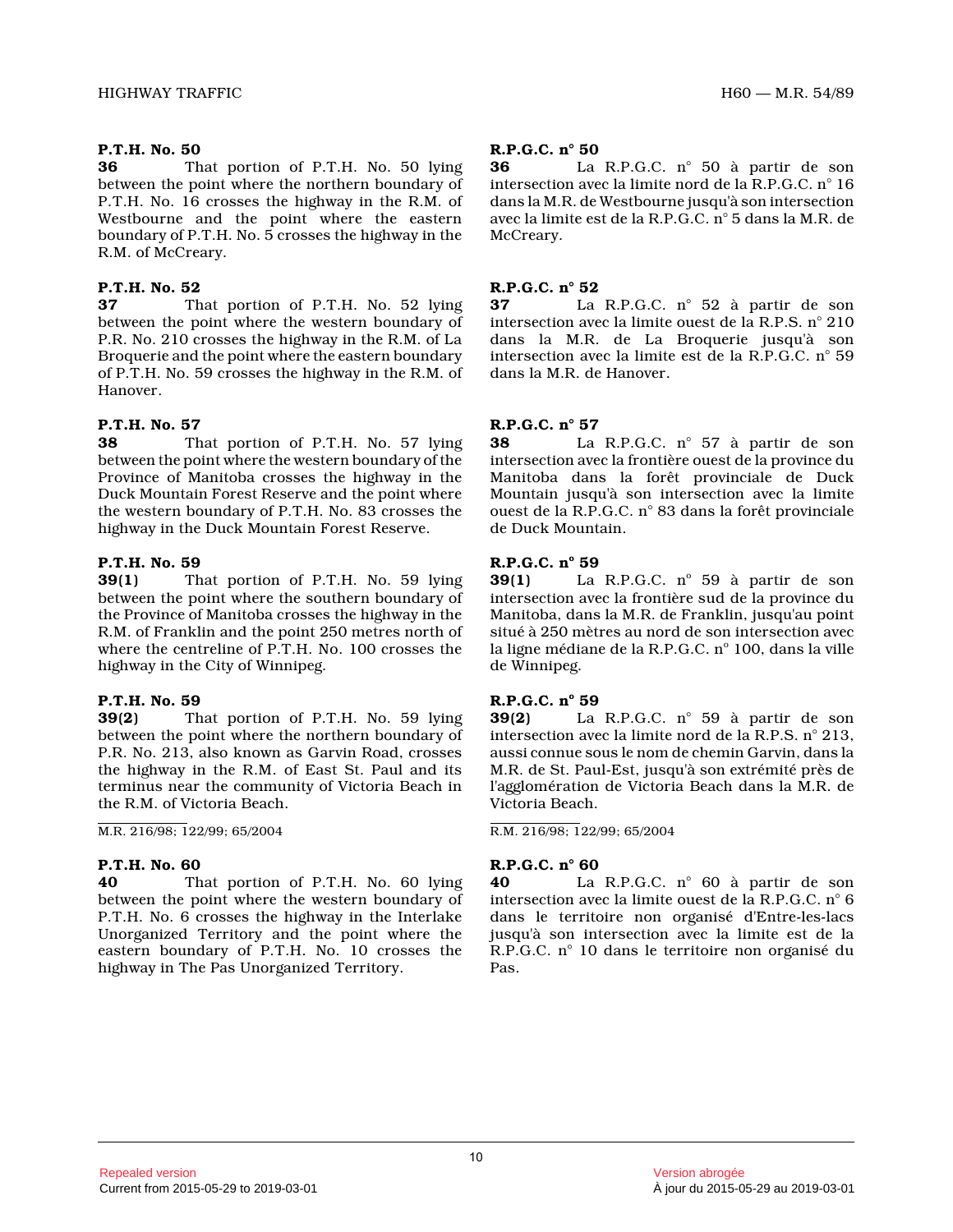**41** That portion of P.T.H. No. 67 lying between the point where the western boundary of P.T.H. No. 9 crosses the highway in the R.M. of St. Andrews and the point where the eastern boundary of P.T.H. No. 6 crosses the highway in the R.M. of Woodlands.

#### M.R. 121/91; 122/99

#### **P.T.H. No. 68**

**42** That portion of P.T.H. No. 68 lying between the point where the western boundary of P.T.H. No. 8 crosses the highway in the R.M. of Bifrost and the point where the eastern boundary of P.T.H. No. 5 crosses the highway in the R.M. of Ste . Rose.

#### **P.T.H. No. 75 (northbound)**

**43(1)** For northbound traffic, the following portions of P.T.H. No. 75:

(a) beginning at the point where the southern boundary of Manitoba crosses the highway and continuing in a northerly direction to a point 600 m north of the point where the centre line of P.R. 243 or its production crosses the highway; and

(b) beginning at a point 500 m south of the point where the centre line of the St. Jean Baptiste Access Road or its production crosses the highway and continuing in a northerly direction to the point where the southern boundary of the City of Winnipeg crosses the highway.

#### **P.T.H. No. 75 (southbound)**

**43(2)** For southbound traffic, the following portions of P.T.H. No. 75:

(a) beginning at the point where the southern boundary of the City of Winnipeg crosses the highway and continuing in a southerly direction to a point 500 m south of the point where the centre line of the St. Jean Baptiste Access Road or its production crosses the highway; and

(b) beginning at a point 600 m north of the point where the centre line of P.R. 243 or its production crosses the highway and continuing in a southerly direction to the point where the southern boundary of Manitoba crosses the highway.

M.R. 122/99; 110/2009

# **R.P.G.C. n o 67**

**41** La R.P.G.C. n o 67 à partir de son intersection avec la limite ouest de la R.P.G.C.  $n^{\circ}$  9, dans la M.R. de St. Andrews, jusqu'à son intersection avec la limite est de la R.P.G.C.  $n^{\circ}$  6, dans la M.R. de Woodlands.

R.M. 121/91; 122/99

#### **R.P.G.C. n° 68**

**42** La R.P.G.C. n° 68 à partir de son intersection avec la limite ouest de la R.P.G.C. n° 8 dans la M.R. de Bifrost jusqu'à son intersection avec la limite est de la R.P.G.C. n° 5 dans la M.R. de Sainte-Rose.

#### **R.P.G.C. n o 75 (en direction nord)**

**43(1)** Pour la circulation en direction nord, les tronçons routiers de la R.P.G.C. nº 75 qui suivent :

a) à partir de son intersection avec la frontière sud du Manitoba, vers le nord jusqu'à un point situé à 600 mètres au nord de son intersection avec la ligne médiane de la R.P.S. nº 243 ou son prolongement;

b) à partir d'un point situé à 500 mètres au sud de son intersection avec la ligne médiane de la bretelle Saint-Jean-Baptiste ou son prolongement, vers le nord jusqu'à son intersection avec la frontière sud de la Ville de Winnipeg.

# **R.P.G.C. n o 75 (en direction sud)**

**43(2)** Pour la circulation en direction sud, les tronçons routiers de la R.P.G.C. nº 75 qui suivent :

a) à partir de son intersection avec la frontière sud de la Ville de Winnipeg jusqu'à un point situé à 500 mètres au sud de son intersection avec la ligne médiane de la bretelle Saint-Jean-Baptiste ou son prolongement;

b) à partir d'un point situé à 600 mètres au nord de son intersection avec la ligne médiane de la R.P.S. nº 243 ou son prolongement, vers le sud jusqu'à son intersection avec la frontière sud du Manitoba.

R.M. 122/99; 110/2009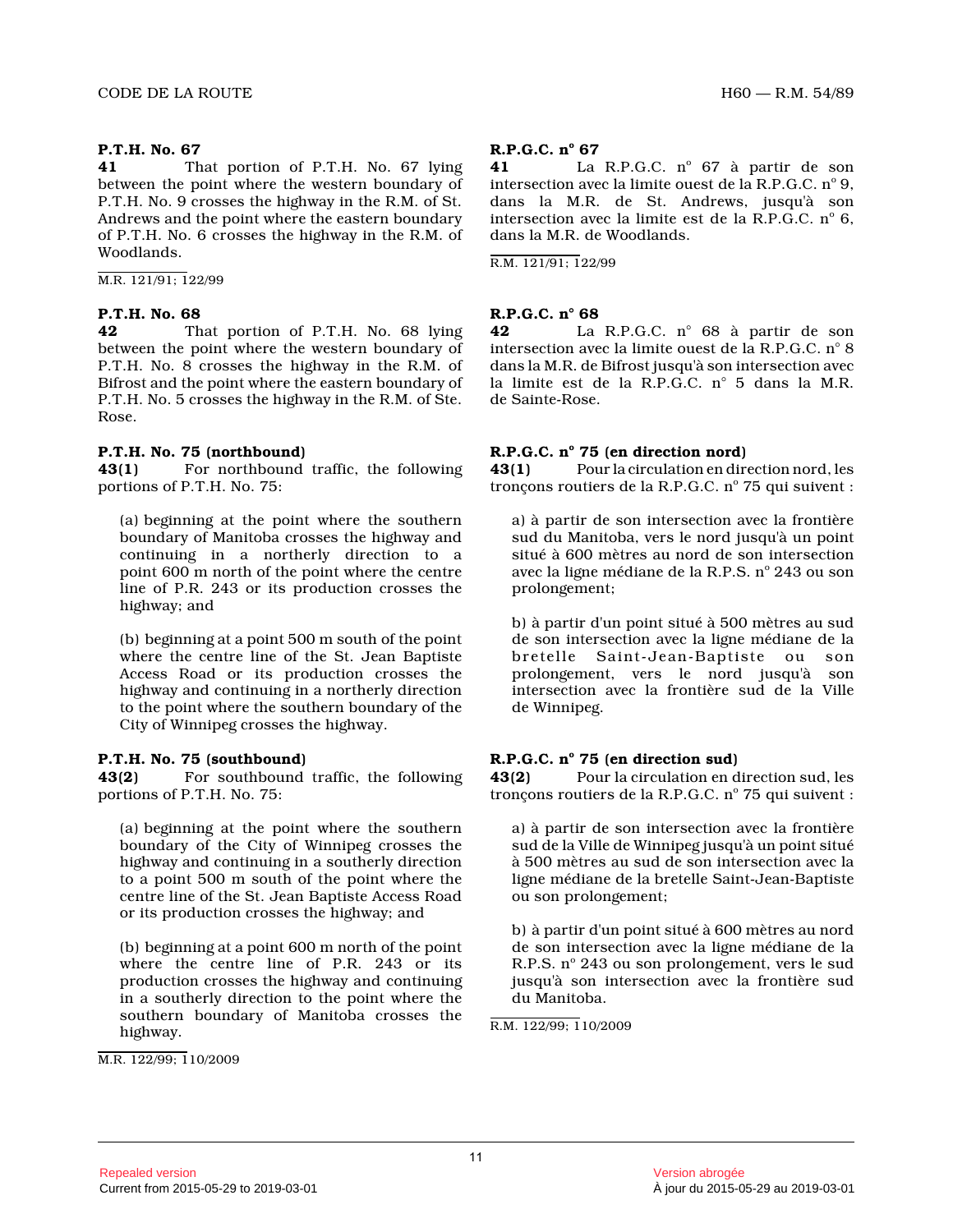**44** That portion of P.T.H. No. 77 lying between the point where the western boundary of P.T.H. No. 10 crosses the highway in the L.G.D. of Mountain and the point where the western boundary of the Province of Manitoba crosses the highway in the Swan River Unorganized Territory.

## **P.T.H. No. 83**

**45** That portion of P.T.H. No. 83 lying between the point where the southern boundary of the Province of Manitoba crosses the highway in the R.M. of Arthur and the point where the western boundary of P.T.H. No. 10A crosses the highway in the Town of Swan River.

## **P.T.H. No. 89**

**46** That portion of P.T.H. No. 89 lying between the point where the southern boundary of the Province of Manitoba crosses the highway in the L.G.D. of Piney and the point where the southern boundary of P.T.H. No. 12 crosses the highway in the L.G.D. of Piney.

# **P.T.H. No. 100**<br>47 Tha

**47** That portion of P.T.H. No. 100 situated in the City of Winnipeg, the R.M. of Macdonald and the R.M. of Springfield lying between the point where the northern boundary of P.T.H. No. 1 crosses the highway in the R.M. of Springfield and the point where the southern boundary of P.T.H. No. 1 also known as Portage Avenue crosses the highway in the City of Winnipeg.

M.R. 58/92; 220/96

## **P.T.H. No. 101**

**48** That portion of P.T.H. No. 101 situated in the City of Winnipeg, the R.M. of Rosser, the R.M. of West St. Paul, the R.M. of East St. Paul and the R.M. of Springfield lying between the point where the southern boundary of P.T.H. No. 1 also known as Portage Avenue in the City of Winnipeg crosses the highway and the point where the northern boundary of P.T.H. No. 1 crosses the highway in the R.M. of Springfield.

M.R. 58/92; 220/96

#### **R.P.G.C. n° 77**

**44** La R.P.G.C. n° 77 à partir de son intersection avec la limite ouest de la R.P.G.C. n° 10 dans le D.A.L. de Mountain jusqu'à son intersection avec la frontière ouest de la province du Manitoba dans le territoire non organisé de Swan River.

## **R.P.G.C. n° 83**

**45** La R.P.G.C. n° 83 à partir de son intersection avec la frontière sud de la province d u Manitoba dans la M.R. d'Arthur jusqu'à son intersection avec la limite ouest de la R.P.G.C. n° 10A dans la ville de Swan River.

## **R.P.G.C. n° 89**

**46** La R.P.G.C. n° 89 à partir de son intersection avec la frontière sud de la province d u Manitoba dans le D.A.L. de Piney jusqu'à son intersection avec la limite sud de la R.P.G.C. n° 1 2 dans le D.A.L. de Piney.

# **R.P.G.C. n <sup>o</sup> 100**

**47** La R.P.G.C. nº 100, située dans la Ville de Winnipeg, dans la M.R. de MacDonald et dans la M.R. de Springfield, à partir de son intersection avec la limite nord de la R.P.G.C. nº 1 dans la M.R. de Springfield jusqu'à son intersection avec la limite sud de la R.P.G.C. nº 1, connue sous le nom d'avenue Portage, dans la Ville de Winnipeg.

R.M. 58/92; 220/96

# **R.P.G.C. n <sup>o</sup> 101**

**48** La R.P.G.C. n<sup>°</sup> 101, située dans la Ville de Winnipeg, dans la M.R. de Rosser, dans la M.R. de West St. Paul, dans la M.R. de East St. Paul et dans la M.R. de Springfield, à partir de son intersection avec la limite sud de la R.P.G.C. nº 1, connue sous le nom d'avenue Portage, dans la Ville de Winnipeg, jusqu'à son intersection avec la limit e nord de la R.P.G.C. nº 1, dans la M.R. de Springfield.

R.M. 58/92; 220/96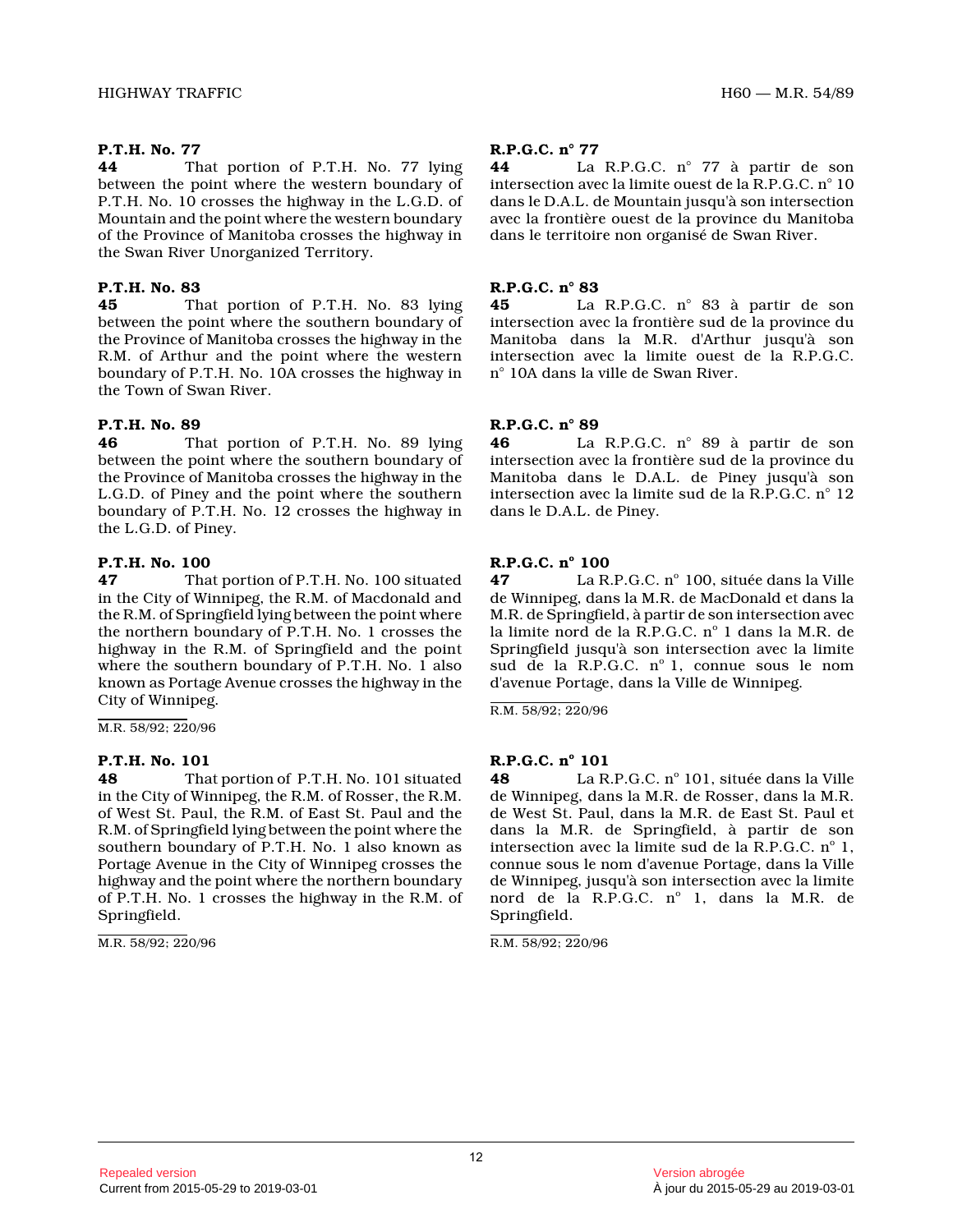#### SCHEDULE B (Section 2)

#### HIGHWAY DESCRIPTIONS

#### **P.R. No. 200**

**1** That portion of P.R. No. 200 lying between the point where the northern boundary of P.T.H. No. 75 crosses the highway in the L.U.D. of Emerson in the Municipality of Emerson – Franklin and the point where the southern boundary of P.R. No. 205 crosses the highway at its north junction i n the R.M. of De Salaberry.

M.R. 122/99; 79/2015

#### **P.R. No. 201**

**2** That portion of P.R. No. 201 lying between the point where the western boundary of section 31-2-4 WPM crosses the highway in the R.M. of Stanley and the point where the western boundary of P.T.H. No. 89 crosses the highway in the R.M. of Piney.

M.R. 122/99; M.R. 34/2002

#### **P.R. No. 205**

**3** That portion of P.R. No. 205 lying between the point where the western boundary of P.R. No. 422 crosses the highway in the R.M. of Morris and the point where the western boundary of P.R. No. 200 crosses the highway in the R.M. of De Salaberry.

#### M.R. 122/99; 79/2015

#### **P.R. No. 206**

**4** That portion of P.R. No. 206 lying between the point where the northern boundary of P.T.H. No. 52 crosses the highway in the R.M. of Hanover and the point where the southern boundary of P.T.H. No. 44 crosses the highway in the R.M. of St. Clements.

M.R. 122/99

#### **P.R. No. 210**

**5** That portion of P.R. No. 210 lying between the point where the northern boundary of P.R. No. 203 crosses the highway in the R.M. of Piney and the point where the southern boundary of P.R. No. 207 crosses the highway in the R.M. of Ste . Anne.

M.R. 122/99

ANNEXE B (article 2)

#### DESCRIPTIONS DES ROUTES

# **R.P.S. n o 200**

1 La R.P.S. nº 200 à partir de son intersection avec la limite nord de la R.P.G.C.  $n^{\circ}$  75, dans le district urban local d'Emerson-Franklin, jusqu'à son intersection avec la limite sud de la R.P.S. nº 205 dans la M.R. de Salaberry.

R.M. 122/99; 79/2015

#### **R.P.S. n° 201**

**2** La R.P.S. n° 201 à partir de son intersection avec la limite ouest de la section 31-2-4 O.M.P., dans la M.R. de Stanley, jusqu'à son intersection avec la limite ouest de la R.P.G.C. n° 89, dans la M.R. de Piney.

R.M. 122/99; R.M. 34/2002

# **R.P.S. n o 205**

**3** La R.P.S. nº 205 à partir de son intersection avec la limite ouest de la R.P.S.  $n^{\circ}$  422, dans la M.R. de Morris, jusqu'à son intersection avec la limite ouest de la R.P.S. nº 200 dans la M.R. de Salaberry.

R.M. 122/99; 79/2015

#### **R.P.S. n o 206**

**4** La R.P.S. n o 206 à partir de son intersection avec la limite nord de la R.P.G.C.  $n^{\circ}$  52, dans la M.R. de Hanover, jusqu'à son intersection avec la limite sud de la R.P.G.C. nº 44, dans la M.R. de St. Clements.

R.M. 122/99

#### **R.P.S. n o 210**

**5** La R.P.S. n<sup>o</sup> 210 à partir de son intersection avec la limite nord de la R.P.S.  $n^{\circ}$  203, dans la M.R. de Piney, jusqu'à son intersection ave c la limite sud de la R.P.S. nº 207, dans la M.R. de Sainte-Anne.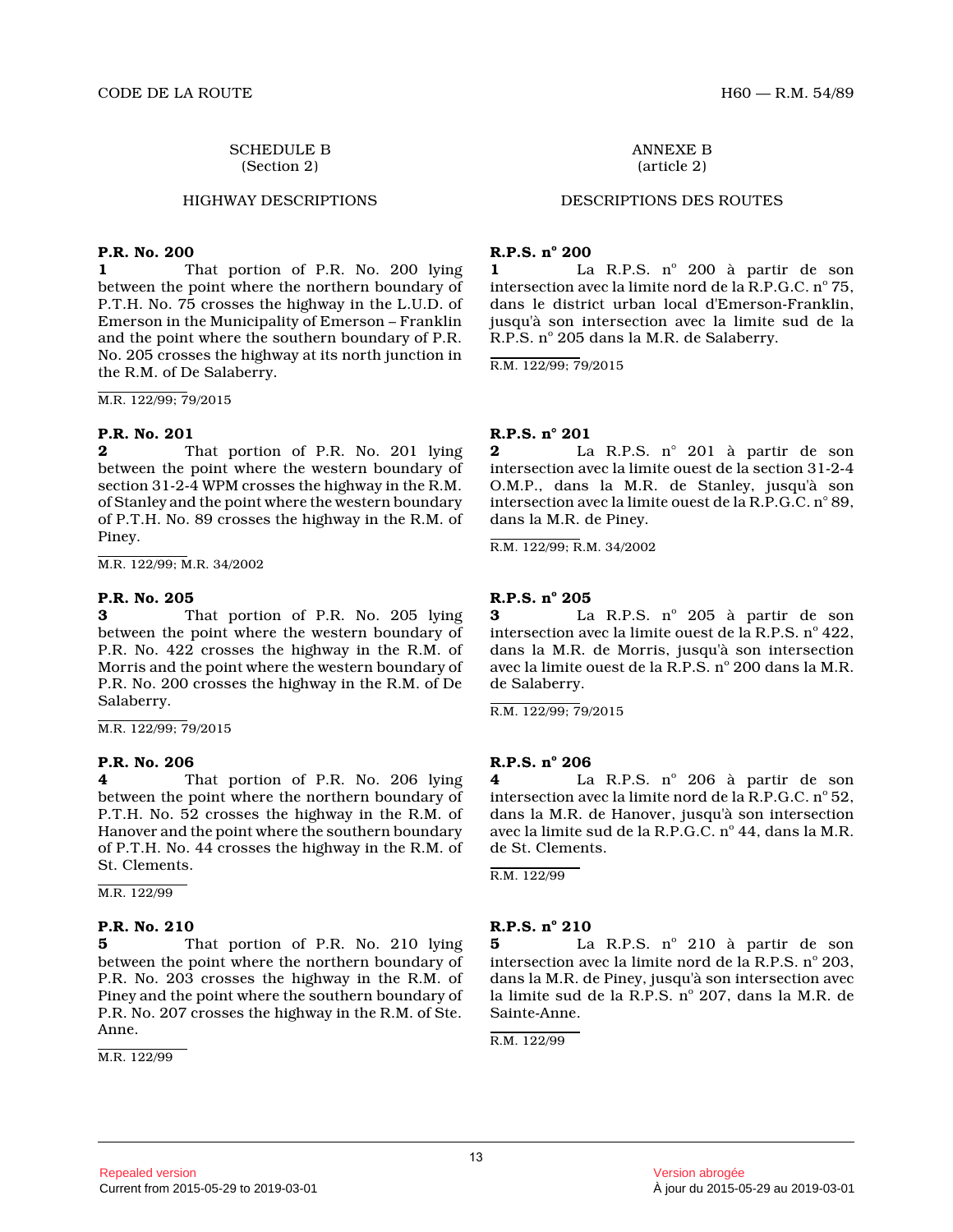**6** That portion of P.R. No. 211 lying between the point where the eastern boundary of P.T.H. No. 11 crosses the highway in the R.M. of La c du Bonnet and the point where the southern shore of the Pinawa Channel in the northeast  $\frac{1}{4}$  of section 10, township 14, range 12 E.P.M. crosses the highway in the L.G.D. of Pinawa.

M.R. 122/99

#### **P.R. No. 213**

**6.1** That portion of P.R. No. 213 lying between the point where the eastern boundary of P.R. No. 206 crosses the highway in the R.M. of Springfield and the point where the western boundary of P.T.H. No. 12 crosses the highway in the R.M. of Springfield.

M.R. 34/2002

#### **P.R. No. 215**

**7** That portion of P.R. No. 215 lying between the point where the eastern boundary of P.T.H. No. 12 crosses the highway in the R.M. of Brokenhead and the point where the western boundary of P.R. No. 302 crosses the highway in the R.M. of Brokenhead.

M.R. 122/99

#### **P.R. No. 221**

**8** That portion of P.R. No. 221 lying between the point where the eastern boundary of P.R. No. 248 crosses the highway in the R.M. of Woodlands and the point where the western boundary of Sturgeon Road crosses the highway in the R.M. of Rosser.

M.R. 122/99

# **P.R. No. 227**

**9** That portion of P.R. No. 227 lying between the point where the eastern boundary of P.R. No. 248 crosses the highway in the R.M. of Woodlands and the point where the southern boundary of P.T.H. No. 6 in the northwest  $\frac{1}{4}$  of section 21, township 13, range 1 W.P.M. crosses the highway in the R.M. of Woodlands.

M.R. 122/99

# **R.P.S. n o 211**

**6** La R.P.S. n<sup>o</sup> 211 à partir de son intersection avec la limite est de la R.P.G.C.  $n^{\circ}$  11, dans la M.R. de Lac-du-Bonnet, jusqu'à son intersection avec la rive sud du chenal de Pinawa dans le quart nord-est de la section 10, township 14, rang 12 E.M.P., dans le D.A.L. de Pinawa.

R.M. 122/99

## **R.P.S. n° 213**

**6.1** La R.P.S. n° 213 à partir de son intersection avec la limite est de la R.P.S. n° 206 , dans la M.R. de Springfield, jusqu'à son intersection avec la limite ouest de la R.P.G.C. n° 12, dans la M.R. de Springfield.

R.M. 34/2002

# **R.P.S. n o 215**

**7** La R.P.S. nº 215 à partir de son intersection avec la limite est de la R.P.G.C.  $n^{\circ}$  12, dans la M.R. de Brokenhead, jusqu'à son intersection avec la limite ouest de la R.P.S.  $n^{\circ}$  302, dans la M.R. de Brokenhead.

R.M. 122/99

# **R.P.S. n o 221**

**8** La R.P.S. n<sup>o</sup> 221 à partir de son intersection avec la limite est de la R.P.S.  $n^{\circ}$  248, dans la M.R. de Woodlands, jusqu'à son intersection avec la limite ouest de la route Sturgeon, dans la M.R. de Rosser.

R.M. 122/99

# **R.P.S. n o 227**

**9** La R.P.S. n o 227 à partir de son intersection avec la limite est de la R.P.S.  $n^{\circ}$  248, dans la M.R. de Woodlands, jusqu'à son intersection avec la limite sud de la R.P.G.C. nº 6 dans le quart nord-ouest de la section 21, township 13, rang 1 O.M.P., dans la M.R. de Woodlands.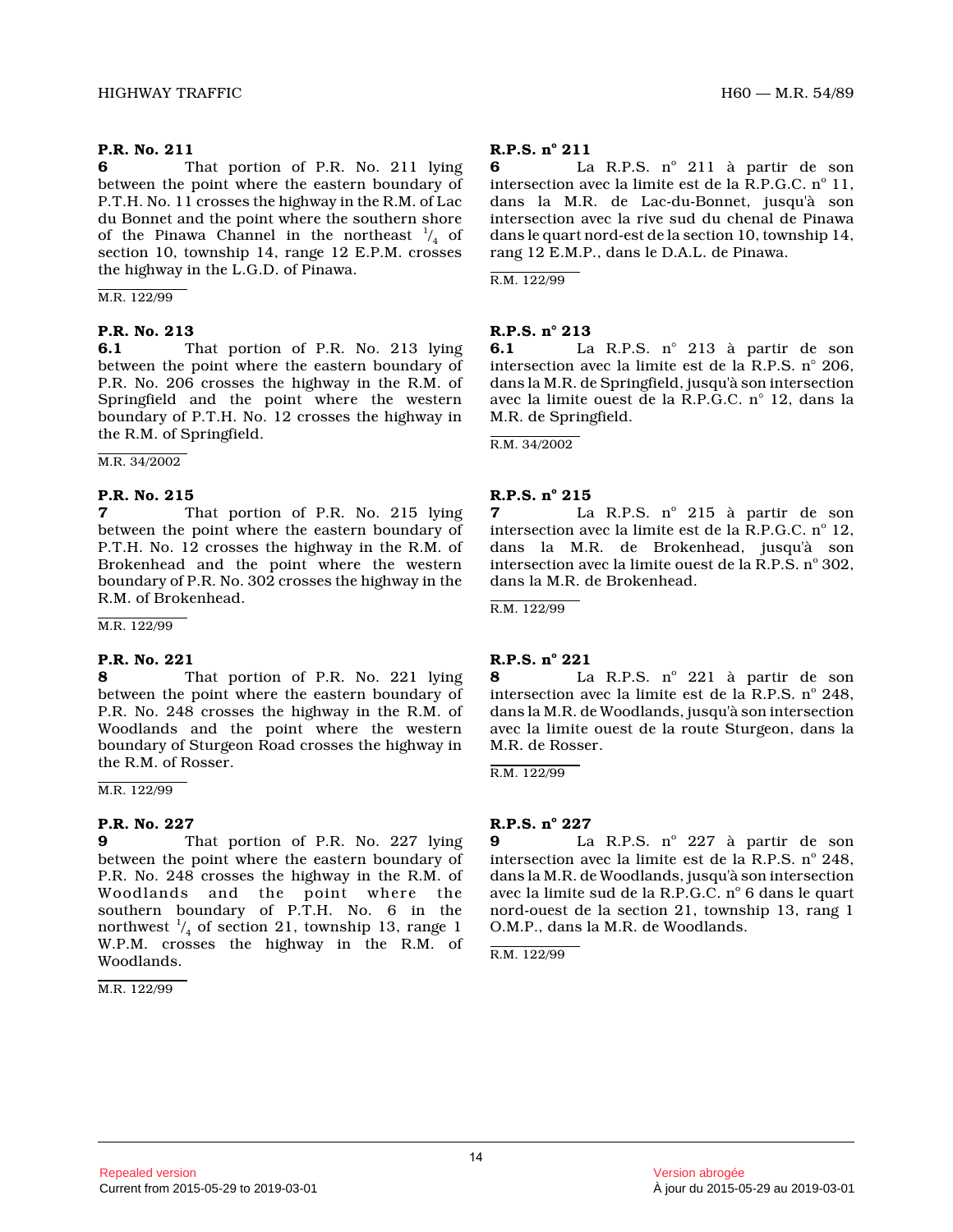**10** That portion of P.R. No. 229 lying between the point where the northeastern boundary of P.T.H. No. 17 crosses the highway in the R.M. of Armstrong and the point where the western boundary of P.T.H. No. 8 crosses the highway in the R.M. of Gimli.

M.R. 122/99

#### **P.R. No. 231**

**11** That portion of P.R. No. 231 lying between the point where the eastern boundary of P.T.H. No. 7 crosses the highway in the R.M. of Armstrong and the point where the western boundary of P.T.H. No. 8 crosses the highway in the R.M. of Gimli.

M.R. 122/99

#### **P.R. No. 233**

**12** That portion of P.R. No. 233 lying between the point where the northern boundary of P.T.H. No. 68 crosses the highway in the R.M. of Bifrost and the point where the southern boundary of P.R. No. 329 crosses the highway in the R.M. of Bifrost.

M.R. 122/99

## **P.R. No. 236**

**13** That portion of P.R. No. 236 lying between the point where the northern boundary of P.T.H. No. 6 crosses the highway in the R.M. of Rosser and the point where the western boundary of P.T.H. No. 7 crosses the highway in the R.M. of Rosser.

M.R. 122/99

## **P.R. No. 239**

**14** That portion of P.R. No. 239 lying between the point where the western boundary of section 34, township 28, range 10 W.P.M. crosses the highway in the R.M. of Grahamdale and the point where the western boundary of P.T.H. No. 6 crosses the highway in the R.M. of Grahamdale.

#### M.R. 122/99

# **P.R. No. 240**

**15(1)** That portion of P.R. No. 240 lying between the point where the northern boundary of P.T.H. No. 2 crosses the highway in the R.M. of Gre y and its intersection with P.R. No. 331 in the R.M. of Portage la Prairie.

# **R.P.S. n o 229**

10 La R.P.S nº 229 à partir de son intersection avec la limite nord-est de la R.P.G.C. nº 17, dans la M.R. d'Armstrong, jusqu'à son intersection avec la limite ouest de la R.P.G.C.  $n^{\circ}$  8, dans la M.R. de Gimli.

R.M. 122/99

# **R.P.S. n o 231**

11 La R.P.S. nº 231 à partir de son intersection avec la limite est de la R.P.G.C. nº 7, dans la M.R. d'Armstrong, jusqu'à son intersection avec la limite ouest de la  $\bar{\mathrm{R}}$ .P.G.C.  $\mathrm{n}^{\circ}$  8, dans la M.R. de Gimli.

R.M. 122/99

# **R.P.S. n o 233**

12 La R.P.S. nº 233 à partir de son intersection avec la limite nord de la R.P.G.C.  $n^{\circ}$  68, dans la M.R. de Bifrost, jusqu'à son intersection avec la limite sud de la R.P.S. nº 329, dans la M.R. de Bifrost.

R.M. 122/99

# **R.P.S. n o 236**

13 La R.P.S. nº 236 à partir de son intersection avec la limite nord de la R.P.G.C.  $n^{\circ}$  6, dans la M.R. de Rosser, jusqu'à son intersection avec la limite ouest de la R.P.G.C. nº 7, dans la M.R. de Rosser.

R.M. 122/99

# **R.P.S n o 239**

14 La R.P.S nº 239 à partir de son intersection avec la limite ouest de la section 34, township 28, rang 10 O.M.P., dans la M.R. de Grahamdale, jusqu'à son intersection avec la limite ouest de la R.P.G.C. nº 6, dans la M.R. de Grahamdale.

R.M. 122/99

# **R.P.S. n o 240**

**15(1)** La R.P.S. nº 240 à partir de son intersection avec la limite nord de la R.P.G.C.  $n^{\circ}$  2, dans la M.R. de Grey, jusqu'à son intersection avec la R.P.S. nº 331, dans la M.R. de Portage-la-Prairie.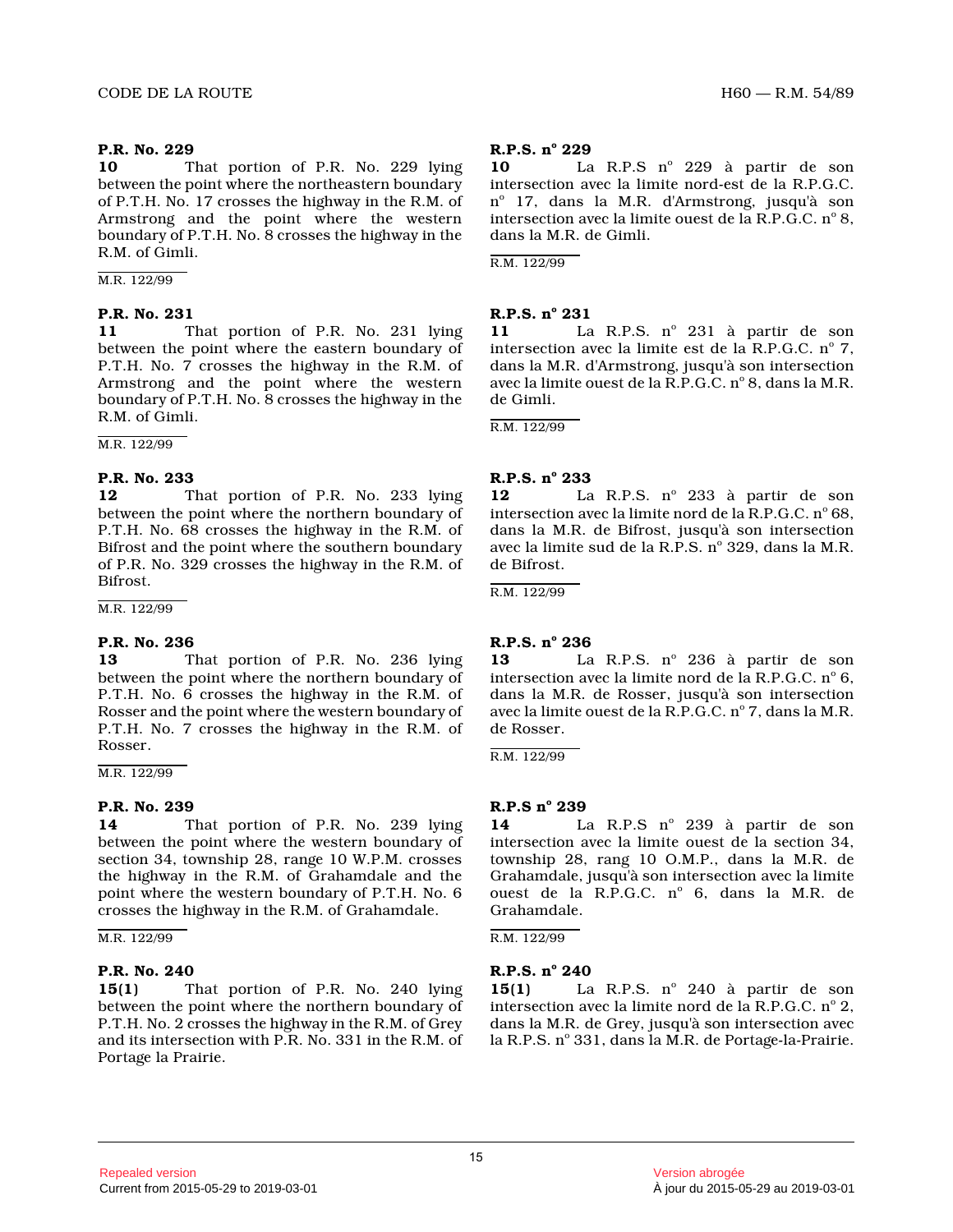**15(2)** That portion of P.R. No. 240 lying between the point where the northern boundary of P.T.H. No. 1A crosses the highway in the City of Portage la Prairie and the point where the southern boundary of P.R. No. 227 in the northwest  $\frac{1}{4}$  of section 18, township 13, range 6 W.P.M. crosses the highway in the R.M. of Portage l a Prairie.

## **P.R. No. 240**

**15(3)** That portion of P.R. No. 240 lying between the point where the northern boundary of P.R. No. 227 in the southeast  $\frac{1}{4}$  of section 23, township 13, range 7 W.P.M. crosses the highway in the R.M. of Portage la Prairie and its terminus in section 14, township 14, range 7 W.P.M. in the R.M. of Portage la Prairie.

M.R. 122/99

#### **P.R. No. 242**

**16(1)** That portion of P.R. No. 242 lying between the point where the southern boundary of the Province of Manitoba crosses the highway in the R.M. of Louise and the point where the southern boundary of P.T.H. No. 3 crosses the highway in the R.M. of Pembina.

## **P.R. No. 242**

**16(2)** That portion of P.R. No. 242 lying between the point where the northern boundary of P.T.H. No. 2 crosses the highway in the R.M. of South Norfolk and the point where the southern boundary of P.R. No. 350 crosses the highway in the R.M. of North Norfolk.

## **P.R. No. 242**

**16(3)** That portion of P.R. No. 242 lying between the point where the southern boundary of section 3, township 10, range 9 W.P.M. crosses the highway in the R.M. of North Norfolk and the point where the southern boundary of P.T.H. No. 1 crosses the highway in the R.M. of North Norfolk.

M.R. 122/99

# **R.P.S. n o 240**

**15(2)** La R.P.S. nº 240 à partir de son intersection avec la limite nord de la R.P.G.C.  $n^{\circ}$  1A, dans la ville de Portage-la-Prairie, jusqu'à son intersection avec la limite sud de la R.P.S.  $n^{\circ}$  227 dans le quart nord-ouest de la section 18, township 13, rang 6 O.M.P., dans la M.R. de Portage-la-Prairie.

# **R.P.S. n o 240**

**15(3)** La R.P.S. nº 240 à partir de son intersection avec la limite nord de la R.P.S.  $n^{\circ}$  227 dans le quart sud-est de la section 23, township 13 , rang 7 O.M.P., dans la M.R. de Portage-la-Prairie, jusqu'à son extrémité dans la section 14, township 14, rang 7 O.M.P., dans la M.R. de Portage-la-Prairie.

R.M. 122/99

# **R.P.S. n o 242**

**16(1)** La R.P.S. nº 242 à partir de son intersection avec la frontière sud de la province d u Manitoba, dans la M.R. de Louise, jusqu'à son intersection avec la limite sud de la R.P.G.C.  $n^{\circ}$  3, dans la M.R. de Pembina.

# **R.P.S. n o 242**

**16(2)** La R.P.S. nº 242 à partir de son intersection avec la limite nord de la R.P.G.C.  $n^{\circ}$  2, dans la M.R. de South Norfolk, jusqu'à son intersection avec la limite sud de la R.P.S.  $n^{\circ}$  350, dans la M.R. de North Norfolk.

# **R.P.S. n o 242**

16(3) La R.P.S. nº 242 à partir de son intersection avec la limite sud de la section 3, township 10, rang 9 O.M.P., dans la M.R. de North Norfolk, jusqu'à son intersection avec la limite nord de la R.P.G.C. nº 1, dans la M.R. de North Norfolk.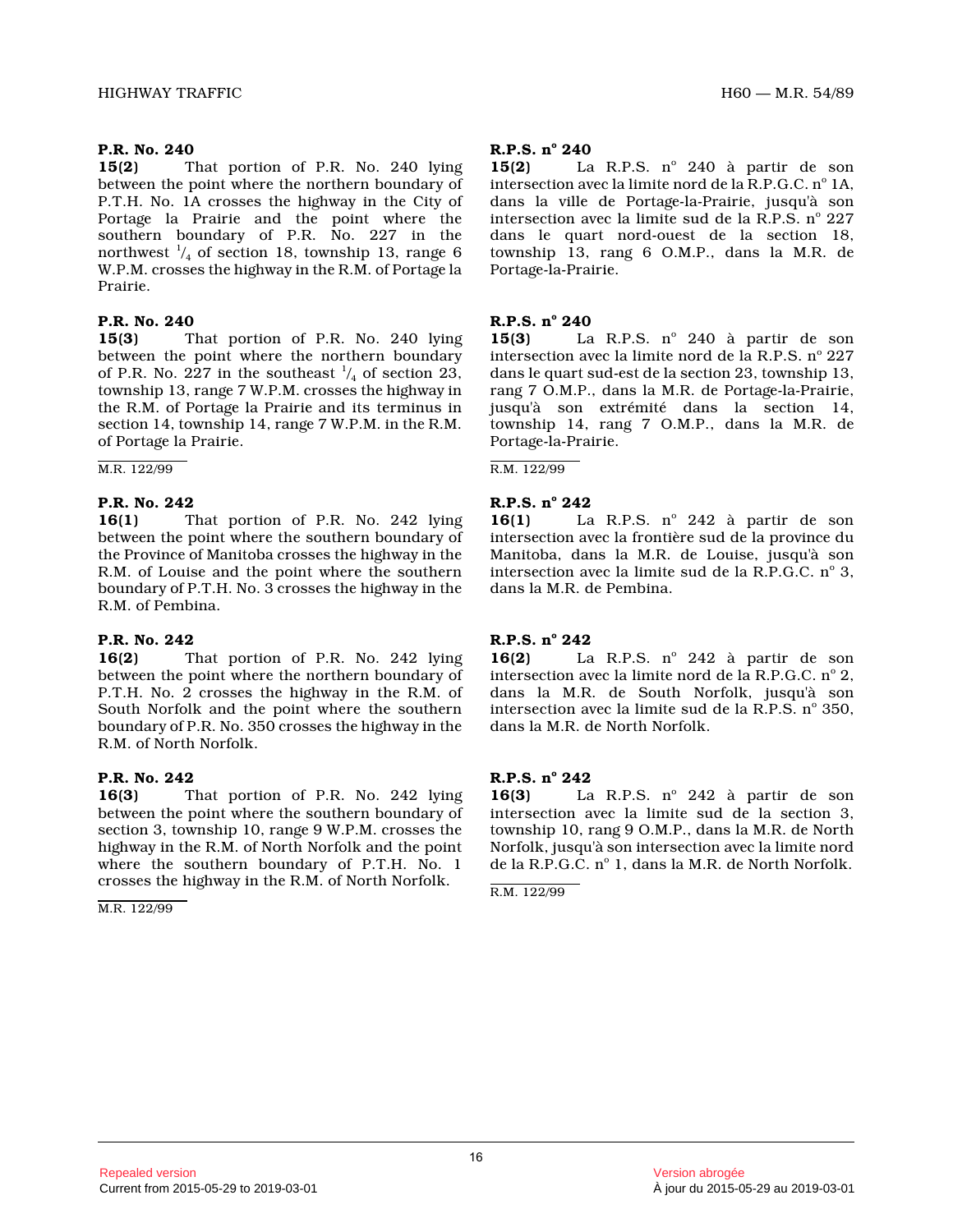**17** That portion of P.R. No. 243 lying between the point where the eastern boundary of P.T.H. No. 32 crosses the highway in the R.M. of Stanley and the point where the western boundary of P.T.H. No. 30 crosses the highway in the R.M. of Rhineland.

M.R. 122/99

#### **P.R. No. 244**

**18** That portion of P.R. No. 244 lying between the point where the northern boundary of P.T.H. No. 3 crosses the highway in the R.M. of Pembina and the point where the southern boundary of P.T.H. No. 2 crosses the highway in the R.M. of South Norfolk.

M.R. 122/99

#### **P.R. No. 245**

**19** That portion of P.R. No. 245 lying between the point where the eastern boundary of P.R. No. 242 in section 32, township 6, range 9 W.P.M. crosses the highway in the R.M. of South Norfolk and the point where the western boundary of P.T.H. No. 13 crosses the highway in the Town of Carman.

M.R. 122/99

#### **P.R. No. 248**

**20** That portion of P.R. No. 248 lying between the point where the northern boundary of P.T.H. No. 2 crosses the highway in the R.M. of Gre y and the point where the south-western boundary of P.T.H. No. 6 crosses the highway in the R.M. of Woodlands.

M.R. 122/99

## **P.R. No. 250**

**21(1)** That portion of P.R. No. 250 lying between the point where the northern boundary of P.T.H. No. 2 crosses the highway in the Town of Souris and the point where the southern boundary of P.R. No. 355 in the northeast  $\frac{1}{4}$  of section 35, township 14, range 21 W.P.M. crosses the highway in the R.M. of Blanshard.

# **R.P.S. n <sup>o</sup>243**

17 La R.P.S. nº 243 à partir de son intersection avec la limite est de la R.P.G.C.  $n^{\circ}$  32, dans la M.R. de Stanley, jusqu'à son intersection avec la limite ouest de la R.P.G.C. nº 30, dans la M.R. de Rhineland.

R.M. 122/99

# **R. P.S. n o 244**

18 La R.P.S. nº 244 à partir de son intersection avec la limite nord de la R.P.G.C.  $n^{\circ}$  3, dans la M.R. de Pembina, jusqu'à son intersection avec la limite sud de la R.P.G.C. nº 2, dans la M.R. de South Norfolk.

R.M. 122/99

# **R.P.S. n o 245**

19 La R.P.S. nº 245 à partir de son intersection avec la limite est de la R.P.S.  $n^{\circ}$  242 dans la section 32, township 6, rang 9 O.M.P., dans la M.R. de South Norfolk, jusqu'à son intersection avec la limite ouest de la R.P.G.C. nº 13, dans la ville de Carman.

R.M. 122/99

# **R.P.S. n o 248**

**20** La R.P.S. n o 248 à partir de son intersection avec la limite nord de la R.P.G.C.  $n^{\circ}$  2, dans la M.R. de Gray, jusqu'à son intersection avec la limite sud-ouest de la R.P.G.C.  $n^{\circ}$  6, dans la M.R. de Woodlands.

R.M. 122/99

## **R.P.S. n o 250**

**21(1)** La R.P.S n° 250 à partir de son intersection avec la limite nord de la R.P.G.C.  $n^{\circ}$  2, dans la ville de Souris, jusqu'à son intersection avec la limite sud de la R.P.S.  $n^{\circ}$  355 dans le quart nord-est de la section 35, township 14, rang 21 O.M.P., dans la M.R. de Blanshard.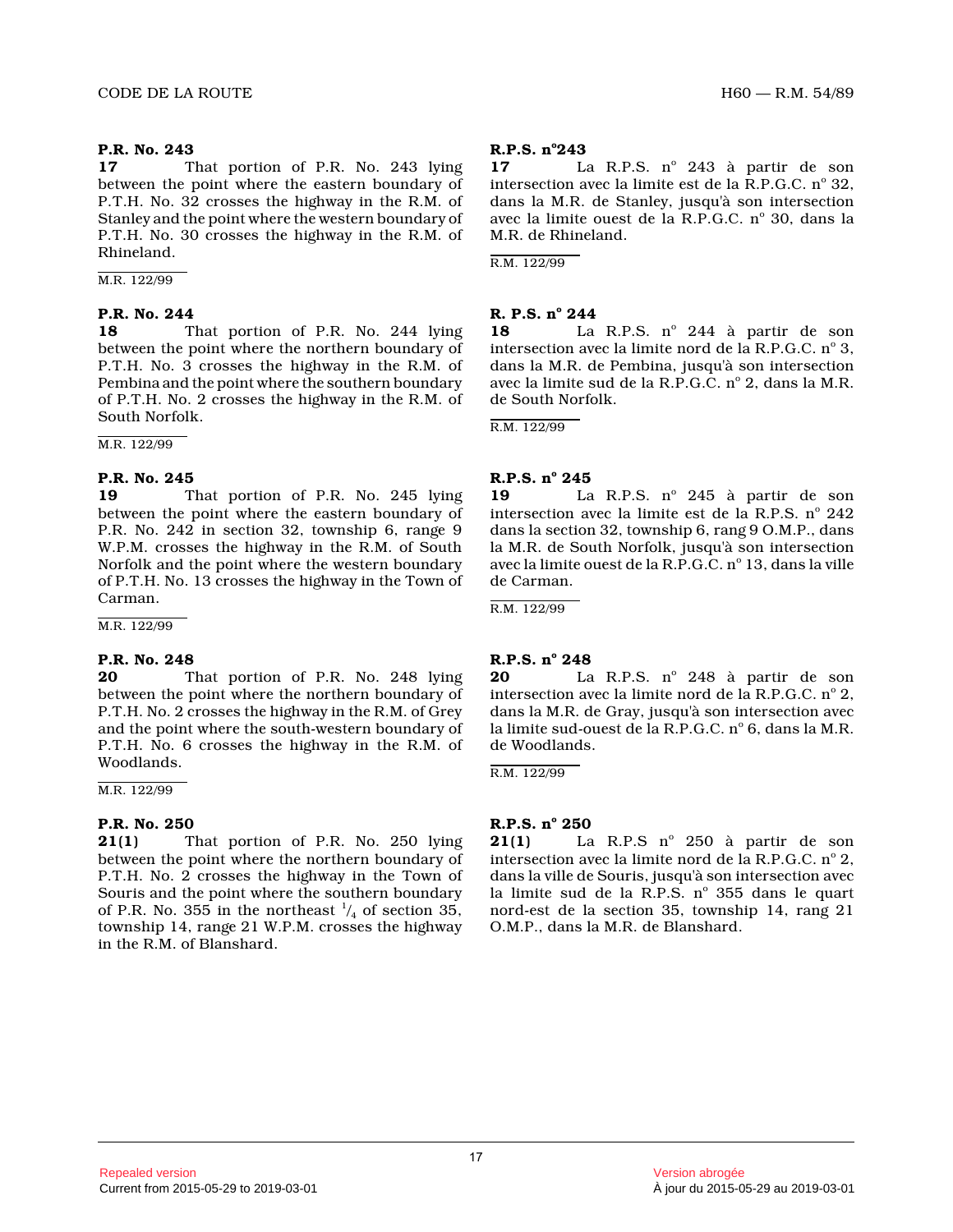**21(2)** That portion of P.R. No. 250 lying between the point where the northern boundary of P.R. No. 355 in the southeast  $\frac{1}{4}$  of section 6, township 16, range 20 W.P.M. crosses the highway in the R.M. of Saskatchewan and the point where the southern boundary of P.T.H. No. 45 crosses the highway in the R.M. of Harrison.

M.R. 122/99

#### **P.R. No. 251**

**22** That portion of P.R. No. 251 lying between the point where the western boundary of section 21, township 1, range 28 W.P.M. crosses the highway in the R.M. of Edward and the point where the western boundary of P.T.H. No. 83 crosses the highway in the R.M. of Arthur.

M.R. 122/99

#### **P.R. No. 257**

**23** That portion of P.R. No. 257 lying between the point where the western boundary of the Province of Manitoba crosses the highway in the R.M. of Wallace and the point where the western boundary of P.T.H. No. 83 crosses the highway in the R.M. of Wallace.

M.R. 122/99

#### **P.R. No. 260**

**24(1)** That portion of P.R. No. 260 lying between the point where the northern boundary of P.T.H. No. 16 crosses the highway in the R.M. of Westbourne and its intersection with P.R. No. 265 i n the northwest  $\frac{1}{4}$  of section 21, township 16, range 12 W.P.M. in the R.M. of Westbourne.

## **P.R. No. 260**

**24(2)** That portion of P.R. No. 260 lying between the point where the northern boundary of P.R. No. 265 in the southwest  $\frac{1}{4}$  of section 27, township 16, range 12 W.P.M. crosses the highway in the R.M. of Westbourne and the point where the southern boundary of P.R. No. 261 crosses the highway in the R.M. of Glenella.

M.R. 122/99

# **R.P.S. n o 250**

**21(2)** La R.P.S. n<sup>o</sup> 250 à partir de son intersection avec la limite nord de la R.P.S.  $n^{\circ}$  355 dans le quart sud-est de la section 6, township 16, rang 20 O.M.P., dans la M.R. de Saskatchewan, jusqu'à son intersection avec la limite sud de la R.P.G.C. nº 45, dans la M.R. de Harrison.

R.M. 122/99

# **R.P.S. n o 251**

**22** La R.P.S. n o 251 à partir de son intersection avec la limite ouest de la section 21, township 1, rang 28 O.M.P., dans la M.R. d'Edward, jusqu'à son intersection avec la limite ouest de la R.P.G.C. nº 83, dans la M.R. d'Arthur.

R.M. 122/99

# **R.P.S. n o 257**

**23** La R.P.S. n o 257 à partir de son intersection avec la frontière ouest de la province du Manitoba, dans la M.R. de Wallace, jusqu'à son intersection avec la limite ouest de la R.P.G.C.  $n^{\circ}$  83, dans la M.R. de Wallace.

R.M. 122/99

# **R.P.S. n o 260**

**24(1)** La R.P.S. n<sup>o</sup> 260 à partir de son intersection avec la limite nord de la R.P.G.C.  $n^{\circ}$  16, dans la M.R. de Westbourne, jusqu'à son intersection avec la R.P.S.  $n^{\circ}$  265 dans le quart nord-ouest de la section 21, township 16, rang 12 O.M.P., dans la M.R. de Westbourne.

## **R.P.S. n o 260**

**24(2)** La R.P.S. nº 260 à partir de son intersection avec la limite nord de la R.P.S.  $n^{\circ}\,265$ dans le quart sud-ouest de la section 27, township 16, rang 12 O.M.P., dans la M.R. de Westbourne, jusqu'à son intersection avec la limite sud de la R.P.S. nº 261, dans la M.R. de Glenella.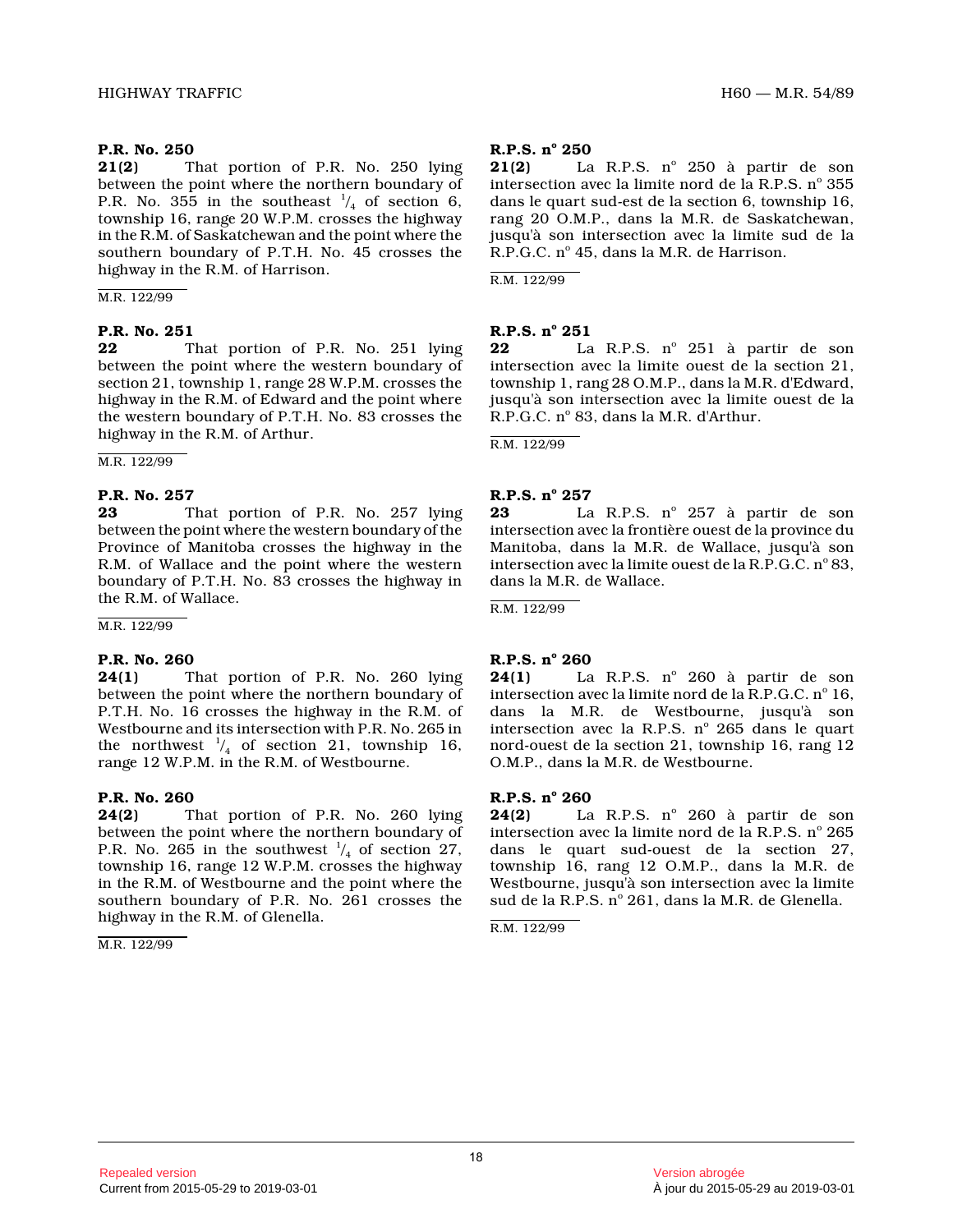**25** That portion of P.R. No. 262 lying between the point where the eastern boundary of P.T.H. No. 16A crosses the highway in the Town of Minnedosa and the point where the southern boundary of P.R. No. 265 crosses the highway in the R.M. of Minto.

M.R. 122/99

#### **P.R. No. 264**

**26** That portion of P.R. No. 264 lying between the point where the northern boundary of P.T.H. No. 16 crosses the highway in the R.M. of Birtle and the point where the southern boundary of P.T.H. No. 45 crosses the highway in the R.M. of Rossburn.

M.R. 122/99

#### **P.R. No. 269**

**27** That portion of P.R. No. 269 lying between the point where the eastern boundary of P.T.H. No. 20 crosses the highway in the R.M. of Mossey River and its intersection with P.R. No. 276 in the southwest  $\frac{1}{4}$  of section 1, township 31, range 16 W.P.M.

M.R. 122/99

## **P.R. No. 270**

**28** That portion of P.R. No. 270 lying between the point where the northern boundary of P.T.H. No. 1 crosses the highway in the R.M. of Elton and the point where the southern boundary of P.T.H. No. 25 crosses the highway in the R.M. of Elton.

M.R. 122/99

## **P.R. No. 276**

**29** That portion of P.R. No. 276 lying between the point where the northern boundary of P.T.H. No. 5 crosses the highway in the R.M. of Ste . Rose and the point where the southern boundary of P.R. No. 328 in section 17, township 33, range 15 W.P.M. crosses the highway.

M.R. 122/99

# **R.P.S. n o 262**

**25** La R.P.S. n<sup>o</sup> 262 à partir de son intersection avec la limite est de la R.P.G.C. nº 16A, dans la ville de Minnedosa, jusqu'à son intersectio n avec la limite sud de la R.P.S. nº 265, dans la M.R. de Minto.

R.M. 122/99

# **R.P.S. n o 264**

**26** La R.P.S. n<sup>o</sup> 264 à partir de son intersection avec la limite nord de la R.P.G.C.  $n^{\circ}$  16, dans la M.R. de Birtle, jusqu'à son intersection avec la limite sud de la R.P.G.C. nº 45, dans la M.R. de Rossburn.

R.M. 122/99

# **R.P.S. n o 269**

**27** La R.P.S. n o 269 à partir de son intersection avec la limite est de la R.P.G.C.  $n^{\circ}$  20, dans la M.R. de Mossey River, jusqu'à son intersection avec la R.P.S. nº 276 dans le quart sud-ouest de la section 1, township 31, rang 16 O.M.P.

R.M. 122/99

# **R.P.S. n o 270**

**28** La R.P.S. n o 270 à partir de son intersection avec la limite nord de la R.P.G.C.  $n^{\circ}$  1, dans la M.R. d'Elton, jusqu'à son intersection avec la limite sud de la R.P.G.C. nº 25, dans la M.R. d'Elton.

R.M. 122/99

# **R.P.S. n o 276**

**29** La R.P.S. n o 276 à partir de son intersection avec la limite nord de la R.P.G.C.  $n^{\circ}$  5, dans la M.R. de Sainte-Rose, jusqu'à son intersection avec la limite sud de la R.P.S.  $n^{\circ}$  328 dans la section 17, township 33, rang 15 O.M.P.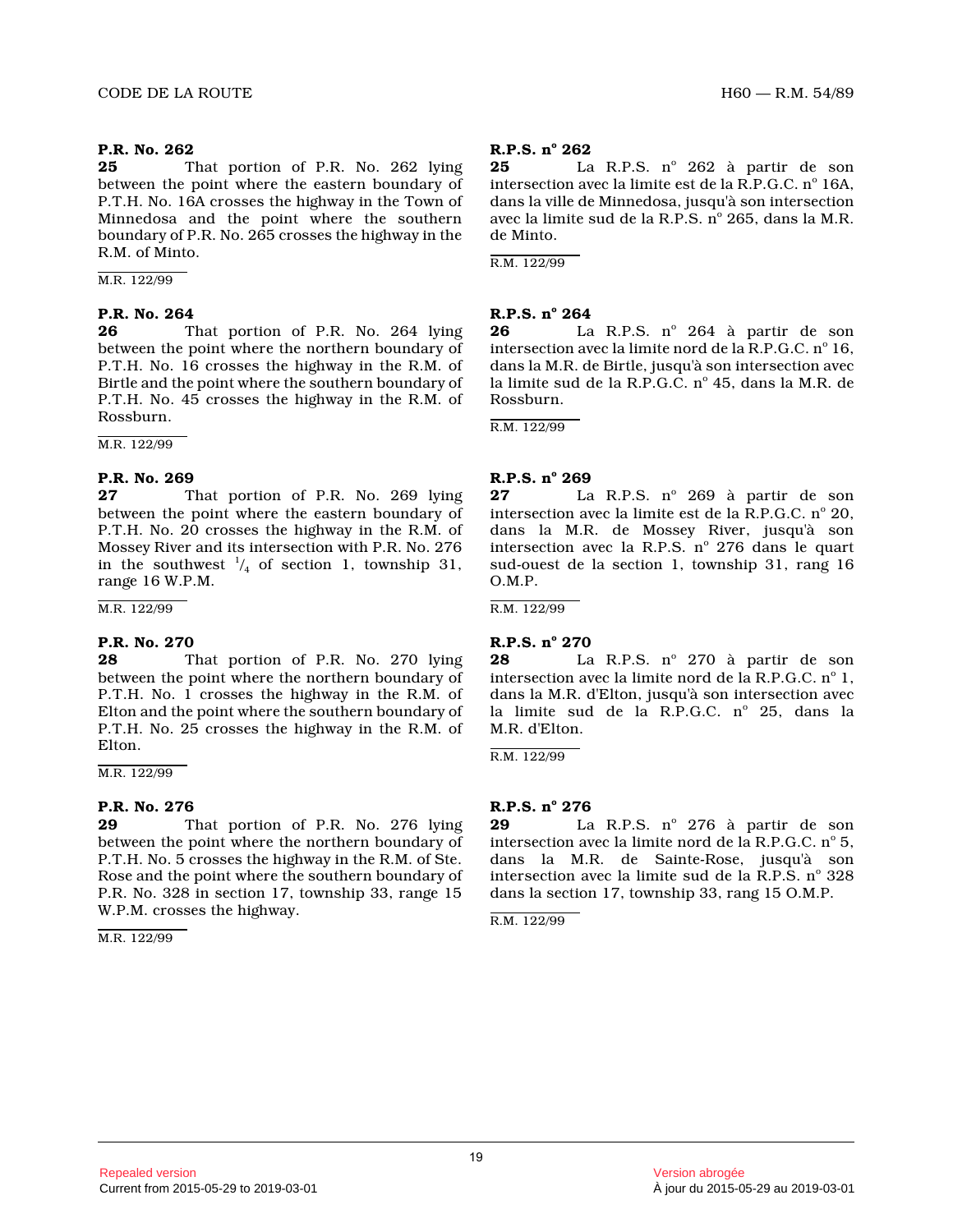**30** That portion of P.R. No. 278 lying between its intersection with P.T.H. No. 50 in the south  $\frac{1}{2}$  of section 13, township 21, range 11 W.P.M. in the R.M. of Alonsa and its intersection with P.T.H. No. 68 in the northwest  $\frac{1}{4}$  of section 1, township 24, range 13 W.P.M. in the R.M. of Alonsa.

M.R. 122/99

#### **P.R. No. 283**

**31** That portion of P.R. No. 283 lying between the point where the western boundary of the Province of Manitoba crosses the highway in the R.M. of Kelsey and the point where the western boundary of P.T.H. No. 10 crosses the highway in the Town of The Pas.

M.R. 122/99

#### **P.R. No. 287**

**32** That portion of P.R. No. 287 beginning at the point where the eastern boundary of P.T.H. No. 10 in the southeast  $\frac{1}{4}$  of section 33, township 57, range 26 W.P.M. crosses the highway and continuing in an easterly direction for a distance of 10.5 km.

M.R. 122/99

# **P.R. No. 302**

**33(1)** That portion of P.R. No. 302 lying between its intersection with P.R. No. 210 in the northwest  $\frac{1}{4}$  of section 31, township 6, range 8 E.P.M. in the R.M. of La Broquerie and the point where the southern boundary of P.T.H. No. 1 crosses the highway in the R.M. of Ste. Anne.

## **P.R. No. 302**

**33(2)** That portion of P.R. No. 302 lying between the point where northern boundary of P.T.H. No. 15 crosses the highway in the R.M. of Springfield and the point where the southern boundary of P.R. No. 215 crosses the highway in the R.M. of Brokenhead.

M.R. 122/99

### **R.P.S. n o 278**

**30** La R.P.S n o 278 à partir de son intersection avec la R.P.G.C.  $n^{\circ}$  50 dans la moitié sud de la section 13, township 21, rang 11 O.M.P., dans la M.R. d'Alonsa, jusqu'à son intersection ave c la R.P.G.C. nº 68 dans le quart nord-ouest de la section 1, township 24, rang 13 O.M.P., dans la M.R . d'Alonsa.

R.M. 122/99

#### **R.P.S. n o 283**

**31** La R.P.S. n o 283 à partir de son intersection avec la frontière ouest de la province du Manitoba, dans la M.R. de Kelsey, jusqu'à son intersection avec la limite ouest de la R.P.G.C.  $n^{\circ}$  10, dans la ville du Pas.

R.M. 122/99

# **R.P.S. n o 287**

**32** La R.P.S. n o 287 à partir de son intersection avec la limite est de la R.P.G.C. nº 10 dans le quart sud-est de la section 33, township 57 , rang 26 O.M.P., jusqu'à un point situé à 10,5 km à l'est de cette intersection.

R.M. 122/99

# **R.P.S. n o 302**

**33(1)** La R.P.S. n<sup>o</sup> 302 à partir de son intersection avec la R.P.S  $n^{\circ}$  210 dans le quart nord-ouest de la section 31, township 6, rang 8 E.M.P., dans la M.R. de La Broquerie, jusqu'à son intersection avec la limite sud de la R.P.G.C.  $n^{\circ}$  1, dans la M.R. de Sainte-Anne.

## **R.P.S. n o 302**

**33(2)** La R.P.S. nº 302 à partir de son intersection avec la limite nord de la R.P.G.C.  $\mathrm{n}^{\circ}$  15, dans la M.R. de Springfield, jusqu'à son intersection avec la limite sud de la R.P.S. nº 215, dans la M.R. de Brokenhead.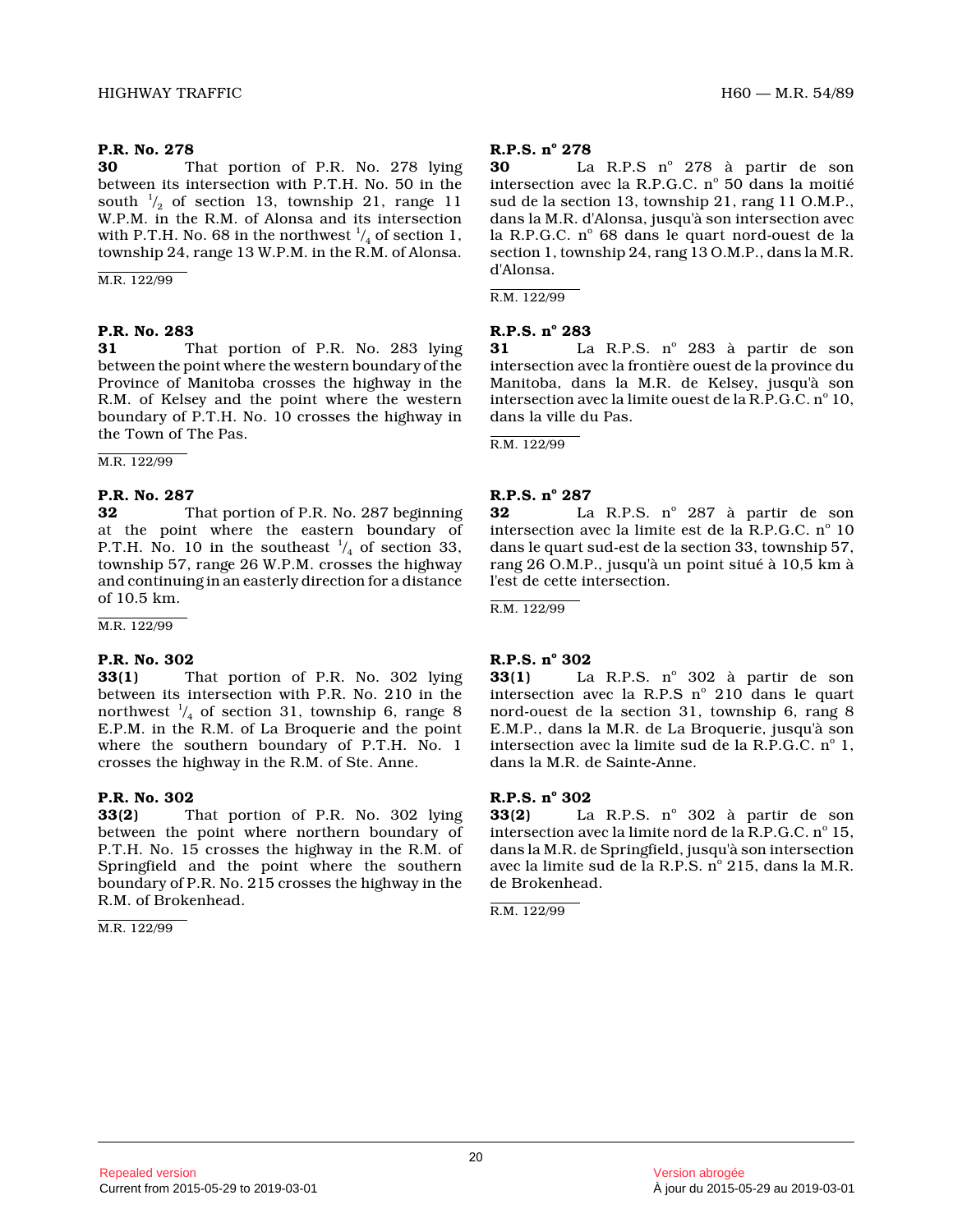**34** That portion of P.R. No. 304 beginning at the point where the eastern boundary of P.T.H. No. 59 in the southwest  $\frac{1}{4}$  of section 14, township 17, range 7 E.P.M. crosses the highway in the R.M. of Alexander and continuing in an easterly direction for a distance of 19.5 km.

M.R. 122/99

#### **P.R. No. 305**

**35(1)** That portion of P.R. No. 305 lying between the point where the eastern boundary of P.T.H. No. 75 crosses the highway in the R.M. of Ritchot and the point where the western boundary of P.T.H. No. 59 crosses the highway in the R.M. of Hanover.

#### **P.R. No. 305**

**35(2)** That portion of P.R. No. 305 lying between the point where the northern boundary of P.T.H. No. 2 crosses the highway in the R.M. of South Norfolk and the point where the southern boundary of P.T.H. No. 1 crosses the highway in the R.M. Portage la Prairie.

M.R. 122/99

#### **P.R. No. 306**

**36** That portion of P.R. No. 306 lying between the point where the northern boundary of P.R. No. 243 crosses the highway in the R.M. of Rhineland and the point where the southern boundary of P.T.H. No. 14 crosses the highway in the R.M. of Rhineland.

M.R. 122/99

#### **P.R. No. 310**

**37** That portion of P.R. No. 310 lying between the point where the southern boundary of the Province of Manitoba crosses the highway in the R.M. of Reynolds and the point where the southern boundary of P.T.H. No. 12 crosses the highway in the R.M. of Reynolds.

M.R. 122/99

# **R.P.S. n o 304**

**34** La R.P.S. n<sup>o</sup> 304 à partir de son intersection avec la limite est de la R.P.G.C.  $n^{\circ}$  59 dans le quart sud-ouest de la section 14, township 17, rang 7 E.M.P., dans la M.R. d'Alexander, jusqu'à un point situé à 19,5 km à l'est de cette intersection.

R.M. 122/99

# **R.P.S. n o 305**

**35(1)** La R.P.S. nº 305 à partir de son intersection avec la limite est de la R.P.G.C.  $n^{\circ}$  75, dans la M.R. de Ritchot, jusqu'à son intersection avec la limite ouest de la R.P.G.C. nº 59, dans la M.R. de Hanover.

# **R.P.S. n o 305**

**35(2)** La R.P.S. nº 305 à partir de son intersection avec la limite nord de la R.P.G.C.  $n^{\circ}$  2, dans la M.R. de South Norfolk, jusqu'à son intersection avec la limite sud de la R.P.G.C.  $n^{\circ}$  1, dans la M.R. de Portage-la-Prairie.

R.M. 122/99

# **R.P.S. n o 306**

**36** La R.P.S. nº 306 à partir de son intersection avec la limite nord de la R.P.S.  $n^{\circ}$  243, dans la M.R. de Rhineland, jusqu'à son intersection avec la limite sud de la R.P.G.C. nº 14, dans la M.R. de Rhineland.

R.M. 122/99

# **R.P.S. n o 310**

**37** La R.P.S. nº 310 à partir de son intersection avec la frontière sud de la province d u Manitoba, dans la M.R. de Reynolds, jusqu'à son intersection avec la limite sud de la R.P.G.C.  $n^{\circ}$  12, dans la M.R. de Reynolds.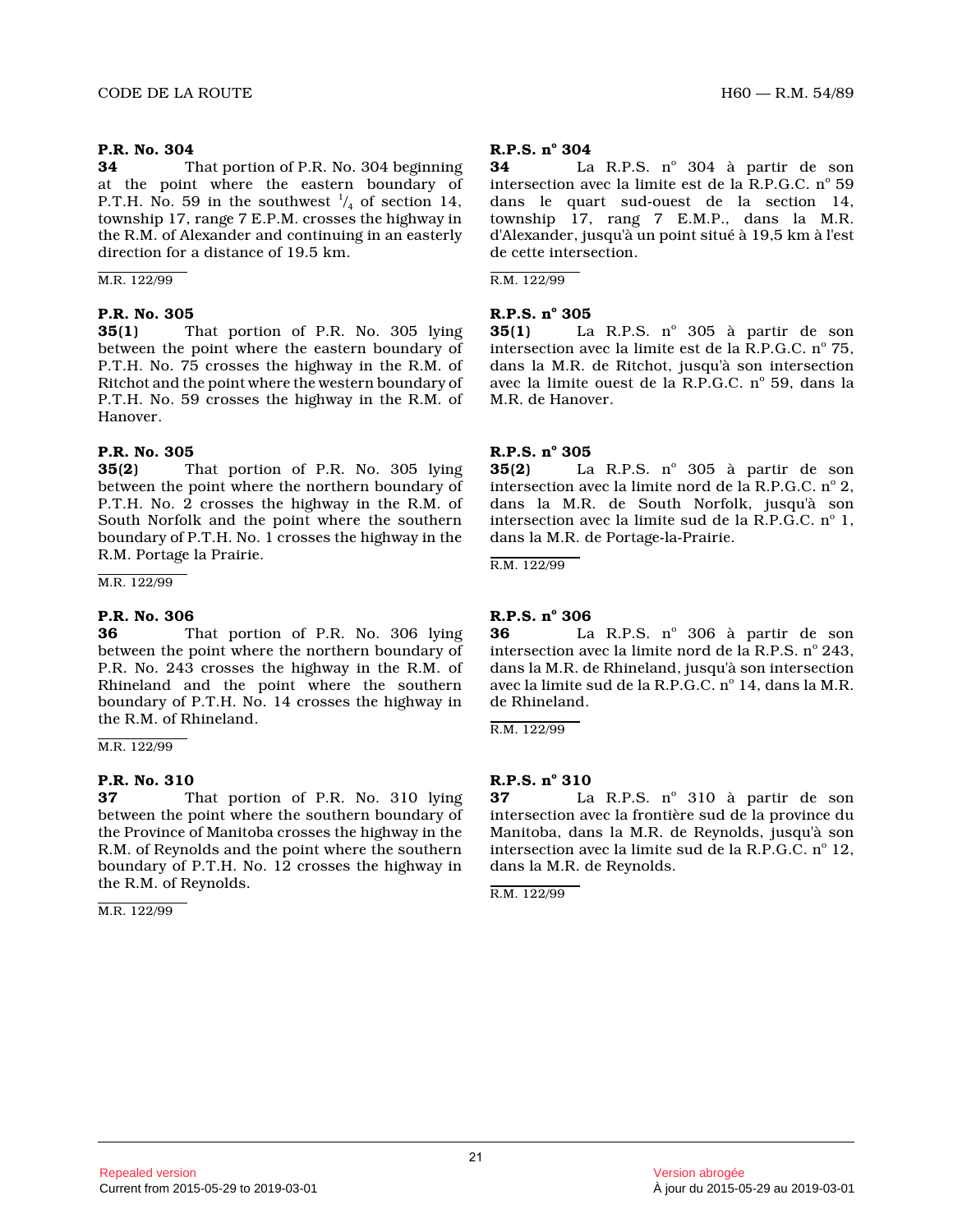**38** That portion of P.R. No. 311 lying between the point where the eastern boundary of P.R. No. 200 crosses the highway in the R.M. of Ritchot and the point where the south-western boundary of P.R. No. 210 crosses the highway in the R.M. of Ste. Anne.

M.R. 122/99

#### **P.R. No. 313**

**39** That portion of P.R. No. 313 lying between the point where the eastern boundary of P.T.H. No. 11 crosses the highway in the R.M. of La c du Bonnet and the point where the eastern boundary of P.R. No. 315 crosses the highway in the R.M. of Alexander.

M.R. 122/99

#### **P.R. No. 315**

**40** That portion of P.R. No. 315 lying between the point where the northern boundary of P.R. No. 313 crosses the highway in the R.M. of Alexander and the point where the south abutment of the bridge over the Bird River crosses the highway in the R.M. of Alexander.

M.R. 122/99

## **P.R. No. 317**

**41** That portion of P.R. No. 317 lying between the point where the south-eastern boundary of P.T.H. No. 59 crosses the highway in the R.M. of St. Clements and the point where the northwestern boundary of P.T.H. No. 11 crosses the highway in the R.M. of Lac du Bonnet.

M.R. 122/99

## **P.R. No. 322**

**42** That portion of P.R. No. 322 lying between the point where the northern boundary of P.T.H. No. 6 crosses the highway in the R.M. of Rosser and the point where the southern boundary of P.R. No. 323 crosses the highway in the R.M. of Rockwood.

M.R. 122/99

# **R.P.S. n o 311**

**38** La R.P.S. n<sup>o</sup> 311 à partir de son intersection avec la limite est de la R.P.S.  $n^{\circ}$  200, dans la M.R. de Ritchot, jusqu'à son intersection avec la limite sud-ouest de la R.P.S. nº 210, dans la M.R. de Sainte-Anne.

R.M. 122/99

# **R.P.S. n o 313**

**39** La R.P.S. nº 313 à partir de son intersection avec la limite est de la R.P.G.C.  $n^{\circ}$  11, dans la M.R. de Lac-du-Bonnet, jusqu'à son intersection avec la limite est de la R.P.S.  $n^{\circ}$  315, dans la M.R. d'Alexander.

R.M. 122/99

# **R.P.S. n o 315**

**40** La R.P.S. n o 315 à partir de son intersection avec la limite nord de la R.P.S.  $n^{\circ}$  313, dans la M.R. d'Alexander, jusqu'à son intersection avec la culée sud du pont franchissant la rivière Bird, dans la M.R. d'Alexander.

R.M. 122/99

# **R.P.S. n o 317**

**41** La R.P.S. n o 317 à partir de son intersection avec la limite sud-est de la R.P.G.C. nº 59, dans la M.R. de St. Clements, jusqu'à son intersection avec la limite nord-ouest de la R.P.G.C. nº 11, dans la M.R. de Lac-du-Bonnet.

R.M. 122/99

# **R.P.S. n o 322**

**42** La R.P.S. n o 322 à partir de son intersection avec la limite nord de la R.P.G.C.  $n^{\circ}$  6, dans la M.R. de Rosser, jusqu'à son intersection avec la limite sud de la R.P.S. nº 323, dans la M.R. de Rockwood.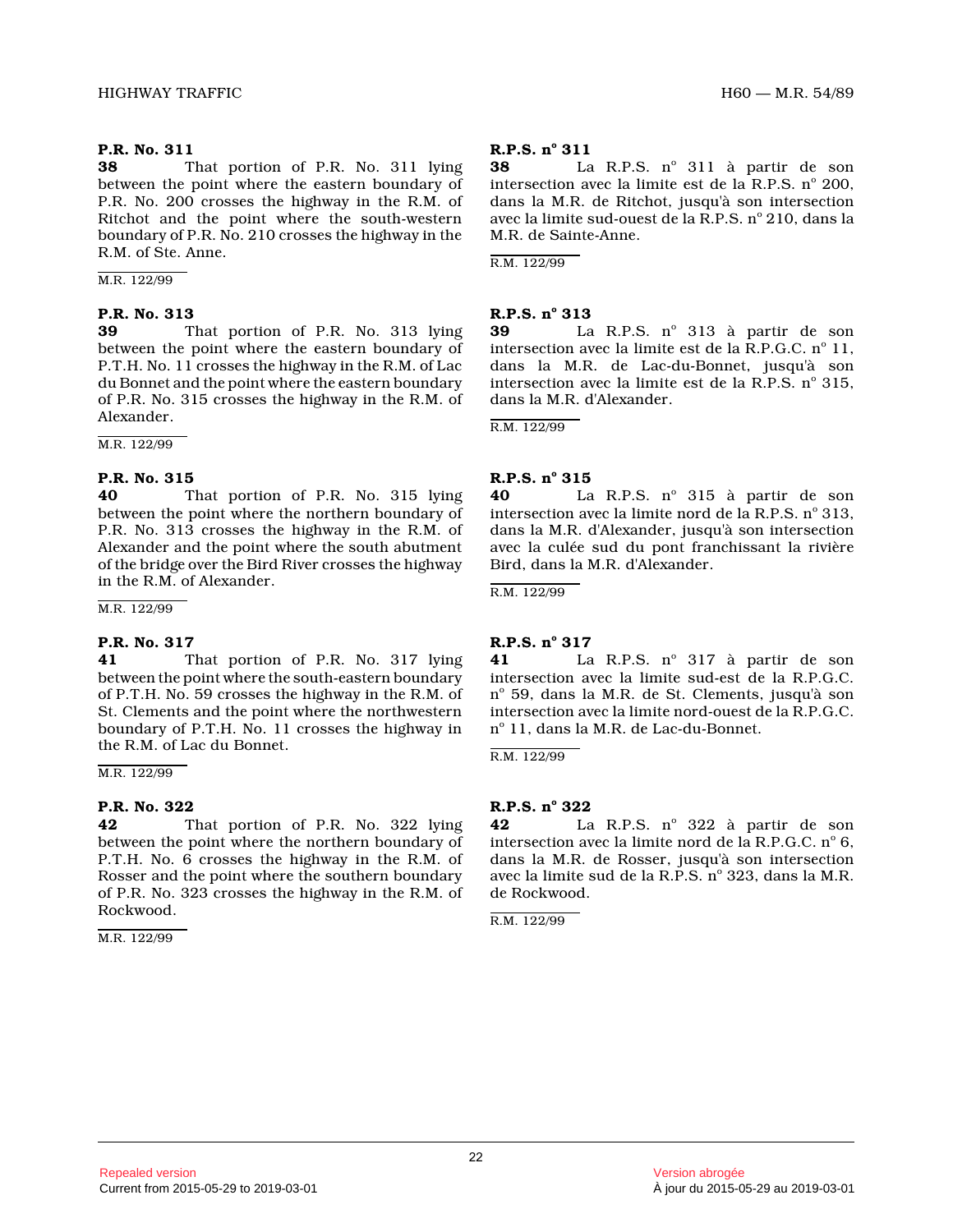**43** That portion of P.R. No. 325 lying between the point where the north-eastern boundary of P.T.H. No. 68 crosses the highway in the R.M. of Siglunes and the point where the south-western boundary of P.T.H. No. 6 crosses the highway in the R.M. of Siglunes.

M.R. 122/99

#### **P.T.H. No. 326**

**44** That portion of P.R. No. 326 lying between the point where the northern boundary of P.T.H. No. 68 crosses the highway in the R.M. of Bifrost and the point where the southern boundary of P.R. No. 329 crosses the highway in the R.M. of Bifrost.

M.R. 122/99

#### **P.R. No. 329**

**45** That portion of P.R. No. 329 lying between the point where the eastern boundary of P.R. No. 326 crosses the highway in the R.M. of Bifrost and the point where the western boundary of P.T.H. No. 8 crosses the highway in the R.M. of Bifrost.

M.R. 122/99

## **P.R. No. 330**

**46** That portion of P.R. No. 330 lying between the point where the southern boundary of section 11, township 7, range 1 E.P.M. crosses the highway in the R.M. of Macdonald and the point where the southern boundary of P.T.H. No. 100 crosses the highway in the R.M. of Macdonald.

M.R. 122/99

## **P.R. No. 345**

**47** That portion of P.R. No. 345 lying between the point where the eastern boundary of its west junction with P.R. No. 256 in the southwest  $\frac{1}{4}$ of section 25, township 5, range 29 W.P.M. crosses the highway in the R.M. of Albert and the point where the western boundary of P.T.H. No. 21 crosses the highway in the R.M. of Cameron.

M.R. 122/99

# **R.P.S. n o 325**

**43** La R.P.S. n o 325 à partir de son intersection avec la limite nord-est de la R.P.G.C. nº 68, dans la M.R. de Siglunes, jusqu'à son intersection avec la limite sud-ouest de la R.P.G.C . nº 6, dans la M.R. de Siglunes.

R.M. 122/99

# **R.P.S. n o 326**

**44** La R.P.S. n o 326 à partir de son intersection avec la limite nord de la R.P.G.C.  $n^{\circ}$  68, dans la M.R. de Bifrost, jusqu'à son intersection avec la limite sud de la R.P.S. nº 329, dans la M.R. de Bifrost.

R.M. 122/99

# **R.P.S. n o 329**

**45** La R.P.S. n o 329 à partir de son intersection avec la limite est de la R.P.S.  $n^{\circ}$  326, dans la M.R. de Bifrost, jusqu'à son intersection avec la limite ouest de la R.P.G.C. nº 8, dans la M.R. de Bifrost.

R.M. 122/99

# **R.P.S. n o 330**

**46** La R.P.S. n o 330 à partir de son intersection avec la limite sud de la section 11, township 7, rang 1 E.M.P., dans la M.R. de Macdonald, jusqu'à son intersection avec la limite sud de la R.P.G.C. nº 100, dans la M.R. de Macdonald.

R.M. 122/99

# **R.P.S. n o 345**

**47** La R.P.S. n o 345 à partir de la limite est de son intersection ouest avec la R.P.S. nº 256 dans le quart sud-ouest de la section 25, township 5, rang 29 O.M.P., dans la M.R. d'Albert, jusqu'à son intersection avec la limite ouest de la R.P.G.C.  $\mathrm{n}^{\circ}\,21,$ dans la M.R. de Cameron.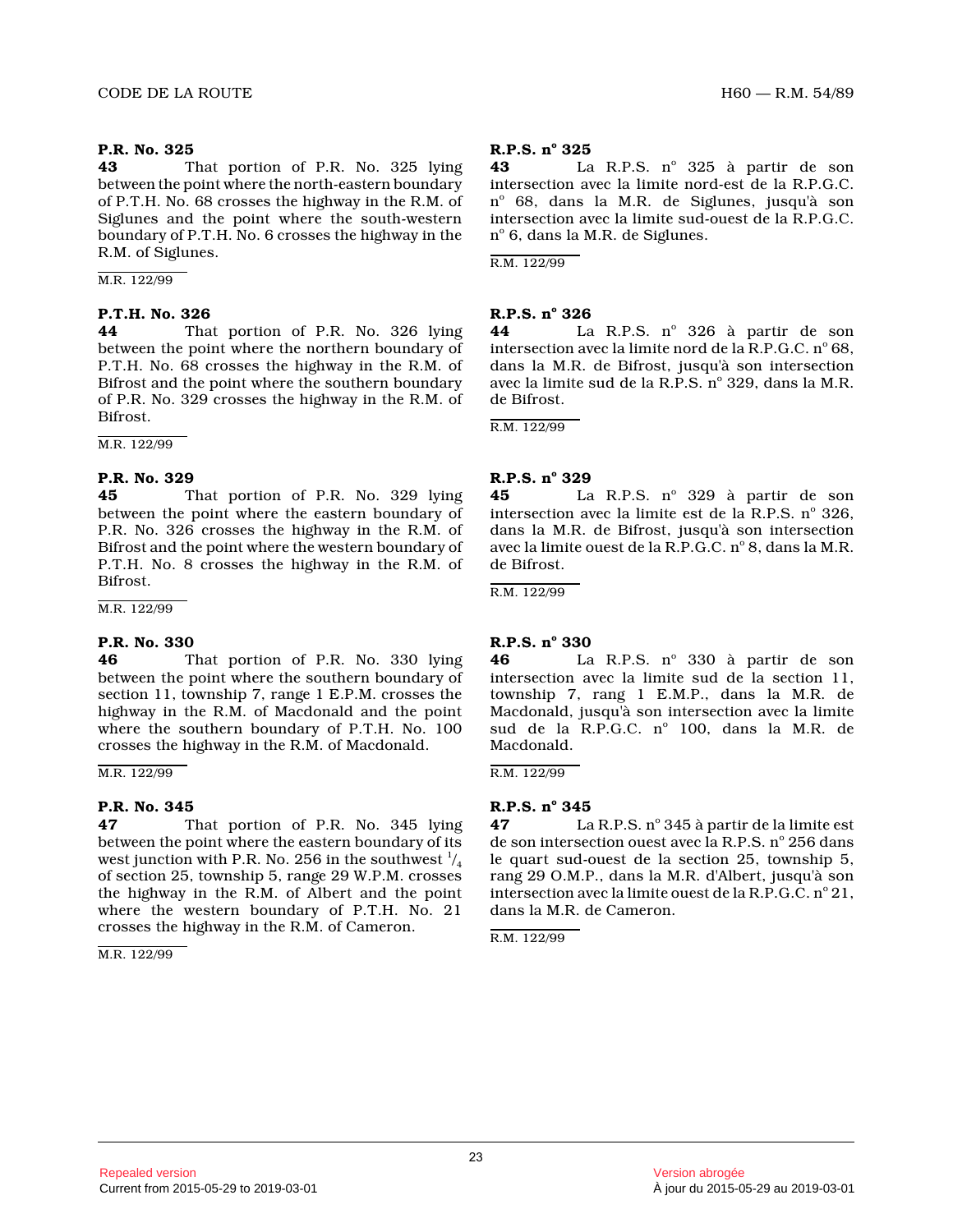**48** That portion of P.R. No. 352 lying between the point where the northern boundary of P.T.H. No. 16 crosses the highway in the R.M. of Lansdowne and the point where the northern boundary of the south  $\frac{1}{2}$  of section 13, township 15, range 14 W.P.M. crosses the highway in the R.M. of Lansdowne.

M.R. 122/99

#### **P.R. No. 353**

**49** That portion of 353 lying between the point where the eastern boundary of P.T.H. No. 10 crosses the highway in the R.M. of Elton and the point where the western boundary of P.T.H. No. 5 crosses the highway in the R.M. of North Cypress.

M.R. 122/99

#### **P.R. No. 357**

**50** That portion of P.R. No. 357 lying between the point where the eastern boundary of P.T.H. No. 10 crosses the highway in the R.M. of Clanwilliam and the point where the western boundary of P.T.H. No. 5 crosses the highway in the R.M. of Rosedale.

M.R. 122/99

## **P.R. No. 364**

**51** That portion of P.R. No. 364 lying between its intersection with P.R. No. 269 in the southwest  $\frac{1}{4}$  of section 14, township 29, range 30 W.P.M. in the R.M. of Mossey River and the point where the southeastern boundary of P.T.H. No. 20 crosses the highway in the R.M. of Mossey River.

M.R. 122/99

## **P.R. No. 392**

**51.1** That portion of P.R. No. 392 beginning at the point where the northern boundary of P.T.H. No. 39 crosses the highway in the Town of Snow Lake and continuing in a northerly direction for a distance of 14 km.

M.R. 34/2002

## **P.R. No. 415**

**52** That portion of P.R. No. 415 lying between the point where the eastern boundary of P.R. No. 322 crosses the highway in the R.M. of St. Laurent and the point where the western boundary of P.T.H. No. 7 crosses the highway in the R.M. of Rockwood.

M.R. 122/99

# **R.P.S. n o 352**

**48** La R.P.S. n o 352 à partir de son intersection avec la limite nord de la R.P.G.C.  $n^{\circ}$  16, dans la M.R. de Lansdowne, jusqu'à son intersection avec la limite nord de la moitié sud de la section 13, township 15, rang 14 O.M.P., dans la M.R. de Lansdowne.

R.M. 122/99

# **R.P.S. n o 353**

**49** La R.P.S. n o 353 à partir de son intersection avec la limite est de la R.P.G.C.  $n^{\circ}$  10, dans la M.R. d'Elton, jusqu'à son intersection avec la limite ouest de la R.P.G.C. nº 5, dans la M.R. de North Cypress.

R.M. 122/99

# **R.P.S. n o 357**

**50** La R.P.S. nº 357 à partir de son intersection avec la limite est de la R.P.G.C.  $n^{\circ}$  10, dans la M.R. de Clanwilliam, jusqu'à son intersection avec la limite ouest de la R.P.G.C.  $n^{\circ}$  5, dans la M.R. de Rosedale.

R.M. 122/99

# **R.P.S. n o 364**

**51** La R.P.S n° 364 à partir de son intersection avec la R.P.S.  $n^{\circ}$  269 dans le quart sud-ouest de la section 14, township 29, rang 30 O.M.P., dans la M.R. de Mossey River, jusqu'à son intersection avec la limite sud-est de la R.P.G.C. nº 20, dans la M.R. de Mossey River.

R.M. 122/99

## **R.P.S. n° 392**

**51.1** La R.P.S. n° 392 à partir de son intersection avec la limite nord de la R.P.G.C. n° 39, dans la ville de Snow Lake, jusqu'à un point situé à 14 km au nord de cette intersection.

R.M. 34/2002

# **R.P.S. n o 415**

**52** La R.P.S. n<sup>o</sup> 415 à partir de son intersection avec la limite est de la R.P.S.  $n^{\circ}$  322, dans la M.R. de Saint-Laurent, jusqu'à son intersection avec la limite ouest de la R.P.G.C. nº 7, dans la M.R. de Rockwood.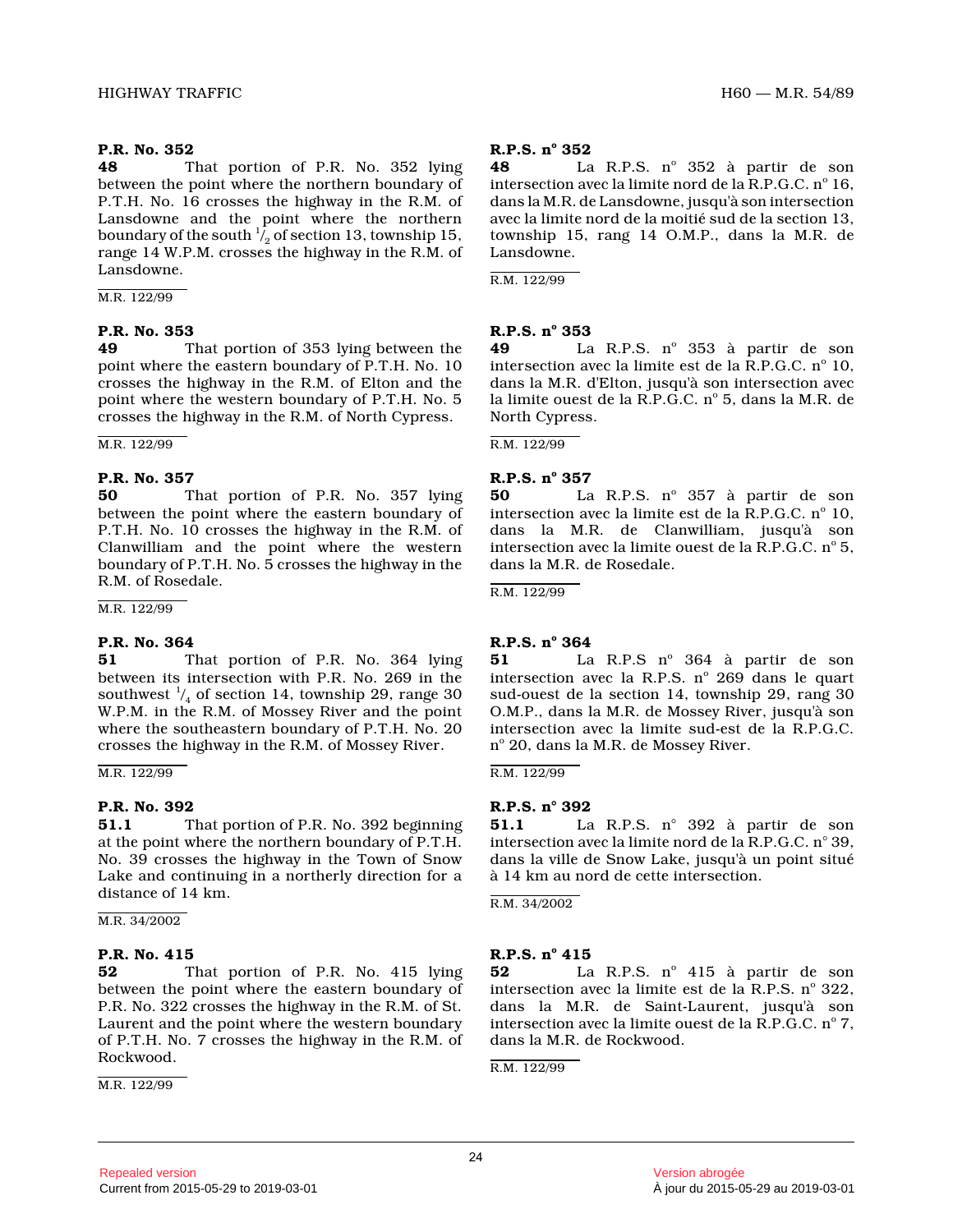**53** That portion of P.R. No. 417 lying between the point where the western boundary of section 1, township 22, range 7 W.P.M. crosses the highway in the R.M. of Eriksdale and the point where the western boundary of P.T.H. No. 6 crosses the highway in the R.M. of Eriksdale.

M.R. 122/99

#### **P.R. No. 419**

**54** That portion of P.R. No. 419 lying between the point where the western boundary of the southwest  $\frac{1}{4}$  of section 28, township 20, range 6 W.P.M. crosses the highway in the R.M. of Coldwell and the point where the western boundary of P.T.H. No. 6 crosses the highway in the R.M. of Coldwell.

M.R. 122/99

#### **P.R. No. 421**

**55** That portion of P.R. No. 421 lying between the point where the eastern boundary of P.T.H. No. 30 crosses the highway in the R.M. of Rhineland and the point where the western boundary of P.T.H. No. 75 crosses the highway in the R.M. of Montcalm.

M.R. 122/99

#### **P.R. No. 422**

**56** That portion of P.R. No. 422 lying between the point where the northern boundary of P.T.H. No. 23 crosses the highway in the R.M. of Morris and the point where the southern boundary of P.R. No. 205 crosses the highway in the R.M. of Morris.

M.R. 122/99

#### **P.R. No. 428**

**57** That portion of P.R. No. 428 lying between the point where the northern boundary of P.T.H. No. 14 crosses the highway in the Town of Winkler and the point where the southwestern boundary of P.T.H. No. 23 crosses the highway in the R.M. of Roland.

M.R. 122/99

# **R.P.S. n o 417**

**53** La R.P.S. n<sup>o</sup> 417 à partir de son intersection avec la limite ouest de la section 1, township 22, rang 7 O.M.P., dans la M.R. d'Eriksdale, jusqu'à son intersection avec la limit e ouest de la R.P.G.C. nº 6, dans la M.R. d'Eriksdale.

R.M. 122/99

# **R.P.S. n o 419**

**54** La R.P.S. nº 419 à partir de son intersection avec la limite ouest du quart sud-oues t de la section 28, township 20, rang 6 O.M.P., dans la M.R. de Coldwell, jusqu'à son intersection avec la limite ouest de la R.P.G.C. nº 6, dans la M.R. de Coldwell.

R.M. 122/99

# **R.P.S. n o 421**

**55** La R.P.S. n<sup>o</sup> 421 à partir de son intersection avec la limite est de la R.P.G.C.  $n^{\circ}$  30, dans la M.R. de Rhineland, jusqu'à son intersection avec la limite ouest de la R.P.G.C. nº 75, dans la M.R. de Montcalm.

R.M. 122/99

### **R.P.S. n o 422**

**56** La R.P.S. n<sup>o</sup> 422 à partir de son intersection avec la limite nord de la R.P.G.C.  $n^{\circ}$  23, dans la M.R. de Morris, jusqu'à son intersection avec la limite sud de la R.P.S. nº 205, dans la M.R. de Morris.

R.M. 122/99

# **R.P.S. n o 428**

**57** La R.P.S. n<sup>o</sup> 428 à partir de son intersection avec la limite nord de la R.P.G.C.  $n^{\circ}$  14, dans la ville de Winkler, jusqu'à son intersection avec la limite sud-ouest de la R.P.G.C. nº 23, dans la M.R. de Roland.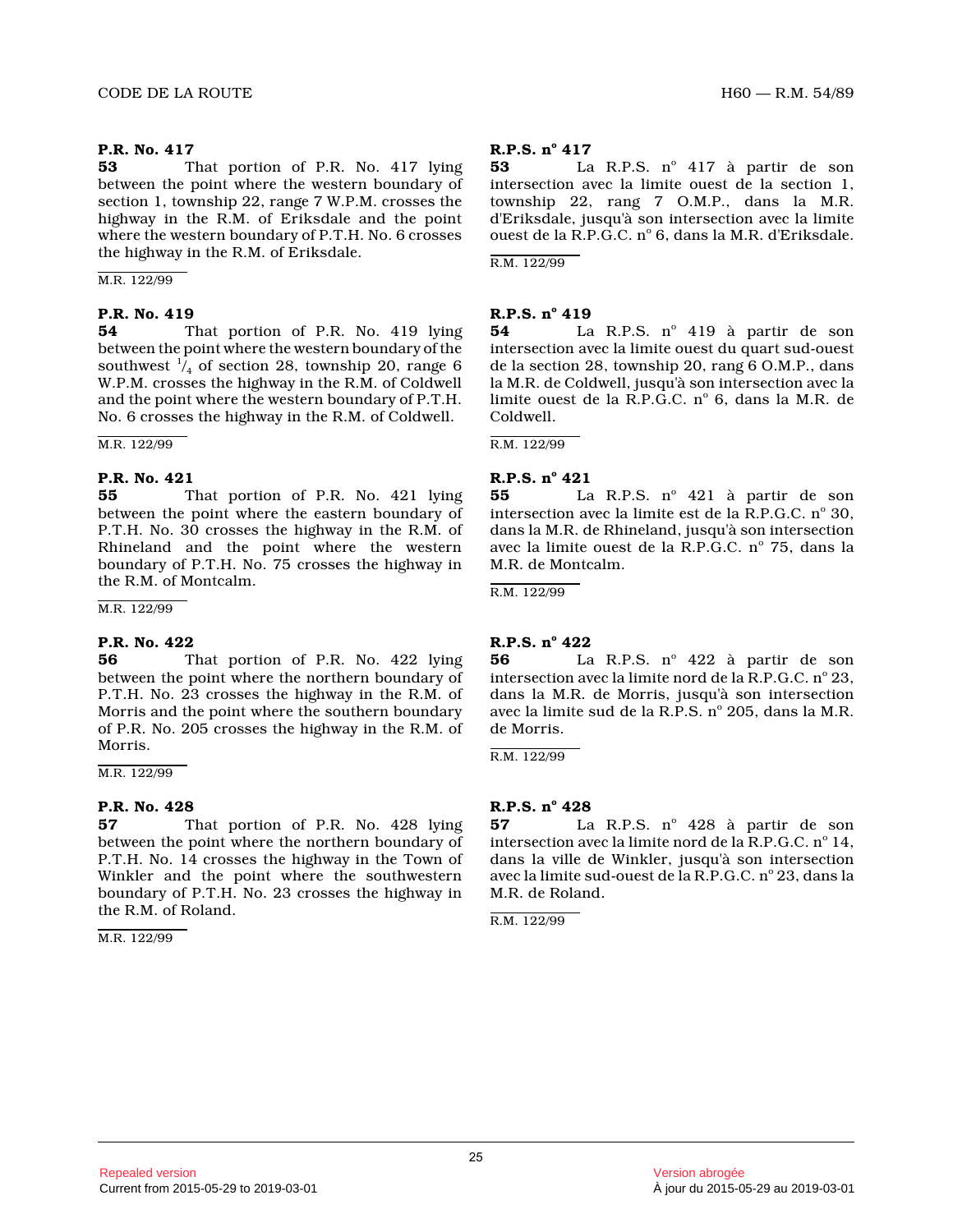**58** That portion of P.R. No. 430 lying between the point where the northern boundary of P.T.H. No. 1 crosses the highway in the R.M. of Portage la Prairie and the point where the southern boundary of P.R. No. 411 crosses the highway in the R.M. of Portage la Prairie.

M.R. 122/99

#### **P.R. No. 432**

**59** That portion of P.R. No. 432 lying between the point where the northern boundary of P.T.H. No. 3 crosses the highway in the Town of Morden and the point where the southern boundary of P.T.H. No. 23 crosses the highway in the R.M. of Thompson.

M.R. 122/99

#### **P.R. No. 452**

**60** That portion of P.R. No. 452 lying between the point where the northern boundary of P.R. No. 251 crosses the highway in the R.M. of Brenda and the point where the southern boundary of P.T.H. No. 3 crosses the highway in the R.M. of Brenda.

M.R. 122/99

## **P.R. No. 501**

**61** That portion of P.R. No. 501 lying between the point where the north-eastern boundary of P.T.H. No. 1 crosses the highway in the R.M. of Taché and the point where the western boundary of P.R. No. 302 crosses the highway in the R.M. of Taché.

M.R. 122/99

# **R.P.S. n o 430**

**58** La R.P.S. n<sup>o</sup> 430 à partir de son intersection avec la limite nord de la R.P.G.C. nº 1, dans la M.R. de Portage-la-Prairie, jusqu'à son intersection avec la limite sud de la R.P.S  $n^{\circ}$  411, dans la M.R. de Portage-la-Prairie.

R.M. 122/99

# **R.P.S. n o 432**

**59** La R.P.S. n<sup>o</sup> 432 à partir de son intersection avec la limite nord des la R.P.G.C.  $n^{\circ}$  3, dans la ville de Morden, jusqu'à son intersection avec la limite sud de la R.P.G.C. nº 23, dans la M.R. de Thompson.

R.M. 122/99

# **R.P.S. n o 452**

**60** La R.P.S. nº 452 à partir de son intersection avec la limite nord de la R.P.S.  $n^{\circ}$  251, dans la M.R. de Brenda, jusqu'à son intersection avec la limite sud de la R.P.G.C. nº 3, dans la M.R. de Brenda.

R.M. 122/99

# **R.P.S. n o 501**

**61** La R.P.S. n<sup>o</sup> 501 à partir de son intersection avec la limite nord-est de la R.P.G.C.  ${\rm n}^\circ$  1, dans la M.R. de Taché, jusqu'à son intersection avec la limite ouest de la R.P.S. nº 302, dans la M.R. de Taché.

R.M. 122/99

Repealed version Version abrogée Current from 2015-05-29 to 2019-03-01 À jour du 2015-05-29 au 2019-03-01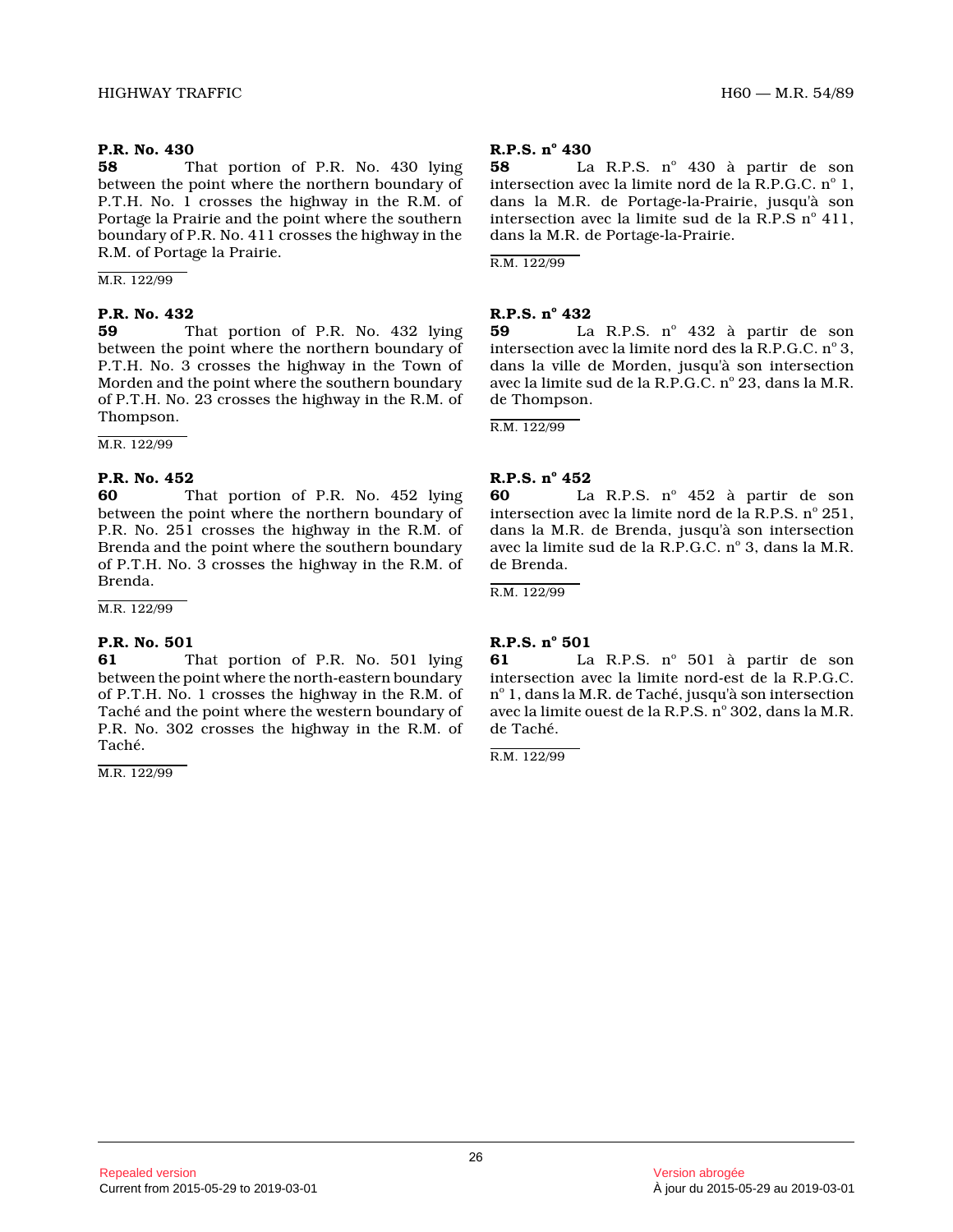SCHEDULE C (Section 2.1)

#### **P.T.H. No. 1 (eastbound)**

**1(1)** For eastbound traffic, the following portions of P.T.H. No. 1:

(a) beginning at the point where the Manitoba-Saskatchewan boundary crosses the highway and continuing in an easterly direction to a point 3 km west of the point where the centre line of the C.P.R. Neudorf Subdivision right-of-way crosses the highway in the Town of Virden;

(b) beginning at a point 3 km east of the point where the centre line of King Street in the Town of Virden and continuing in an easterly direction to a point 3 km west of the point where the centre line of P.T.H. No. 10 South (18th Street) crosses the highway in the City of Brandon;

(c) beginning at a point 1 km east of the point where the centre line of P.T.H. No. 10 North (1st Street) crosses the highway in the City of Brandon and continuing in an easterly direction to a point 3 km west of the point where the centre line of the C.N.R. Carberry Subdivision right-of-way crosses the highway in the Municipality of North Cypress – Langford;

(d) beginning at a point 2.7 km east of the point where the centre line of the C.N.R. Carberry Subdivision right-of-way crosses the highway in the Municipality of North Cypress – Langford and continuing in an easterly direction to a point 2.9 km west of the point where the centre line of P.T.H. No. 16 crosses the highway in the R.M. of Portage la Prairie;

(e) beginning at a point 1 km east of the point where the centre line of P.T.H. No. 26 crosses the highway in the R.M. of Portage la Prairie and continuing in an easterly direction to a point 3 km west of the point where the centre line of P.R. No. 248 crosses the highway in the L.U.D. of Elie in the R.M. of Cartier;

ANNEXE C (article 2.1)

HIGHWAY DESCRIPTIONS DESCRIPTIONS DES ROUTES

# **R.P.G.C n o 1 (en direction est)**

**1(1)** Pour la circulation en direction est, les tronçons de la R.P.G.C.  $n^{\circ}$  1 qui suivent :

a) à partir de son intersection avec la frontière du Manitoba et de la Saskatchewan, vers l'est jusqu'à un point situé à 3 km à l'ouest de son intersection avec la ligne médiane de l'emprise de la subdivision de Neudorf du C.F.C.P. dans la ville de Virden;

b) à partir du point situé à 3 km à l'est de son intersection avec la ligne médiane de la rue King dans la ville de Virden, vers l'est jusqu'à un poin t situé à 3 km à l'ouest de son intersection avec la ligne médiane de la R.P.G.C. nº 10 Sud (18<mark>° Rue)</mark> dans la ville de Brandon;

c) à partir du point situé à 1 km à l'est de son intersection avec la ligne médiane de la R.P.G.C.  $n^{\circ}$  10 Nord (1 $^{\text{free}}$  Rue) dans la ville de Brandon, vers l'est jusqu'à un point situé à 3 km à l'ouest de son intersection avec la ligne médiane de l'emprise de la subdivision de Carberry du C.N. dans la municipalité de North Cypress-Langford;

d) à partir du point situé à 2,7 km à l'est de son intersection avec la ligne médiane de l'emprise de la subdivision de Carberry du C.N. dans la municipalité de North Cypress-Langford, vers l'est jusqu'à un point situé à 2,9 km à l'ouest de son intersection avec la ligne médiane de la R.P.G.C. nº 16 dans la M.R. de Portage-la-Prairie;

e) à partir du point situé à 1 km à l'est de son intersection avec la ligne médiane de la R.P.G.C. nº 26 dans la M.R. de Portage-la-Prairie, vers l'est jusqu'à un point situé à 3 km à l'ouest de son intersection avec la ligne médiane de la R.P.S. nº 248 dans le district urban local d'Elie dans la M.R. de Cartier;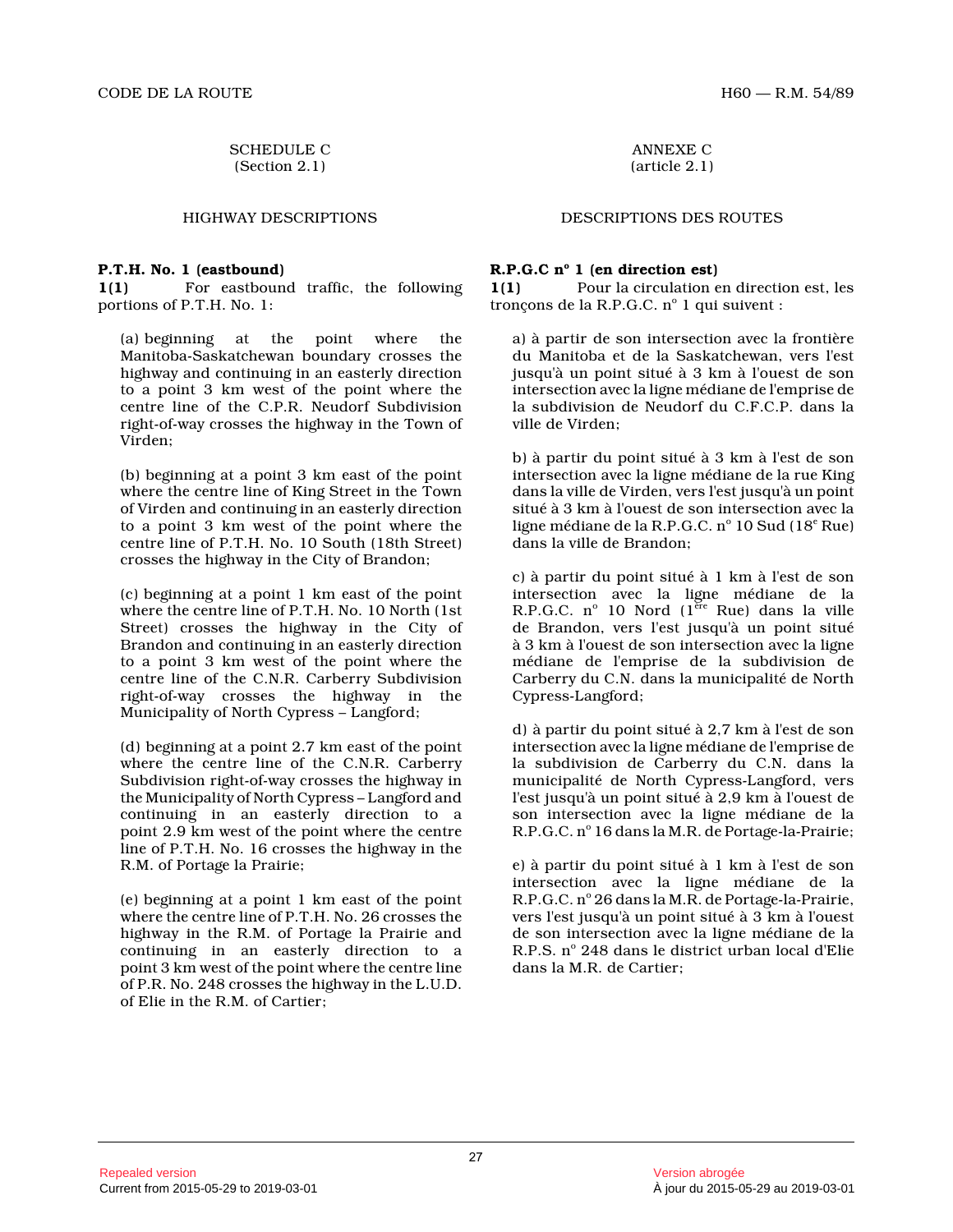(f) beginning at a point 2.7 km east of the point where the centre line of P.T.H. No. 248 crosses the highway in the L.U.D. of Elie in the R.M. of Cartier and continuing in an easterly direction to a point 3 km west of the point where the centre line of the C.P.R. Glenboro Subdivision crosses the highway in the R.M. of Headingley.

# **P.T.H. No. 1 (westbound)**

**1(2)** For westbound traffic, the following portions of P.T.H. No. 1:

(a) beginning at a point 3 km west of the point where the centre line of the C.P.R. Glenboro Subdivision crosses the highway in the R.M. of Headingley and continuing in a westerly direction to a point 3 km east of the centre line of P.R. No. 248 crosses the highway in the L.U.D. of Elie in the R.M. of Cartier;

(b) beginning at a point 2 km west of the point where the centre line of P.R. No. 248 crosses the highway in the L.U.D. of Elie in the R.M. of Cartier and continuing in a westerly direction to a point 2 km east of the point where the centre line of P.T.H. No. 26 crosses the highway in the R.M. of Portage la Prairie;

(c) beginning at a point 2 km west of the point where the centre line of P.T.H. No. 16 crosses the highway in the R.M. of Portage la Prairie and continuing in a westerly direction to a point 3.9 km east of the point where the centre line of the C.N.R. Carberry Subdivision right-of-way crosses the highway in the Municipality of North Cypress – Langford;

(d) beginning at a point 1 km west of the point where the centre line of the C.N.R. Carberry Subdivision right-of-way in the Municipality of North Cypress – Langford and continuing in a westerly direction to a point 3 km east of the point where the centre line of P.T.H. No. 10 North (1st Street) crosses the highway in the City of Brandon;

(e) beginning at a point 2 km west of the point where the centre line of P.T.H. No. 10 South (18th Street) crosses the highway in the City of Brandon and continuing in a westerly direction to a point 3.1 km east of the point where the centre line of King Street crosses the highway in the Town of Virden;

f) à partir du point situé à 2,7 km à l'est de son intersection avec la ligne médiane de la R.P.G.C. nº 248 du district urban local d'Elie dans la M.R. de Cartier, vers l'est jusqu'à un point situé à 3 km à l'ouest de son intersection avec la ligne médiane de la subdivision de Glenboro du C.F.C.P. dans la M.R. de Headingley.

# **R.P.G.C. n o 1 (en direction ouest)**

**1(2)** Pour la circulation en direction ouest, les tronçons de la R.P.G.C. nº 1 qui suivent :

a) à partir du point situé à 3 km à l'ouest de son intersection avec la ligne médiane de la subdivision de Glenboro du C.F.C.P. dans la M.R. de Headingley, vers l'ouest jusqu'à un point situé à 3 km à l'est de son intersection avec la ligne médiane de la R.P.S. nº 248 du district urban local d'Elie dans la M.R. de Cartier;

b) à partir du point situé à 2 km à l'ouest de son intersection avec la ligne médiane de la R.P.S. nº 248 du district urban local d'Elie dans la M.R. de Cartier, vers l'ouest jusqu'à un point situé à 2 km à l'est de son intersection avec la ligne médiane de la R.P.G.C. nº 26 de la M.R. de Portage-la-Prairie;

c) à partir du point situé à 2 km à l'ouest de son intersection avec la ligne médiane de la R.P.G.C. nº 16 dans la M.R. de Portage-la-Prairie, vers l'ouest jusqu'à un point situé à 3,9 km à l'es t de son intersection avec la ligne médiane de l'emprise de la subdivision de Carberry du C.N. dans la municipalité de North Cypress-Langford;

d) à partir du point situé à 1 km à l'ouest de son intersection avec la ligne médiane de l'emprise de la subdivision de Carberry du C.N. dans la municipalité de North Cypress-Langford, vers l'ouest jusqu'à un point situé à 3 km à l'est de son intersection avec la ligne médiane de la R.P.G.C. nº 10 Nord (1<sup>ère</sup> Rue) dans la ville de Brandon;

e) à partir du point situé à 2 km à l'ouest de son intersection avec la R.P.G.C.  $n^{\circ}$  10 Sud (18 $^e$  Rue) dans la ville de Brandon, vers l'ouest jusqu'à un point situé à 3,1 km à l'est de son intersection avec la ligne médiane de la rue King dans la ville de Virden;